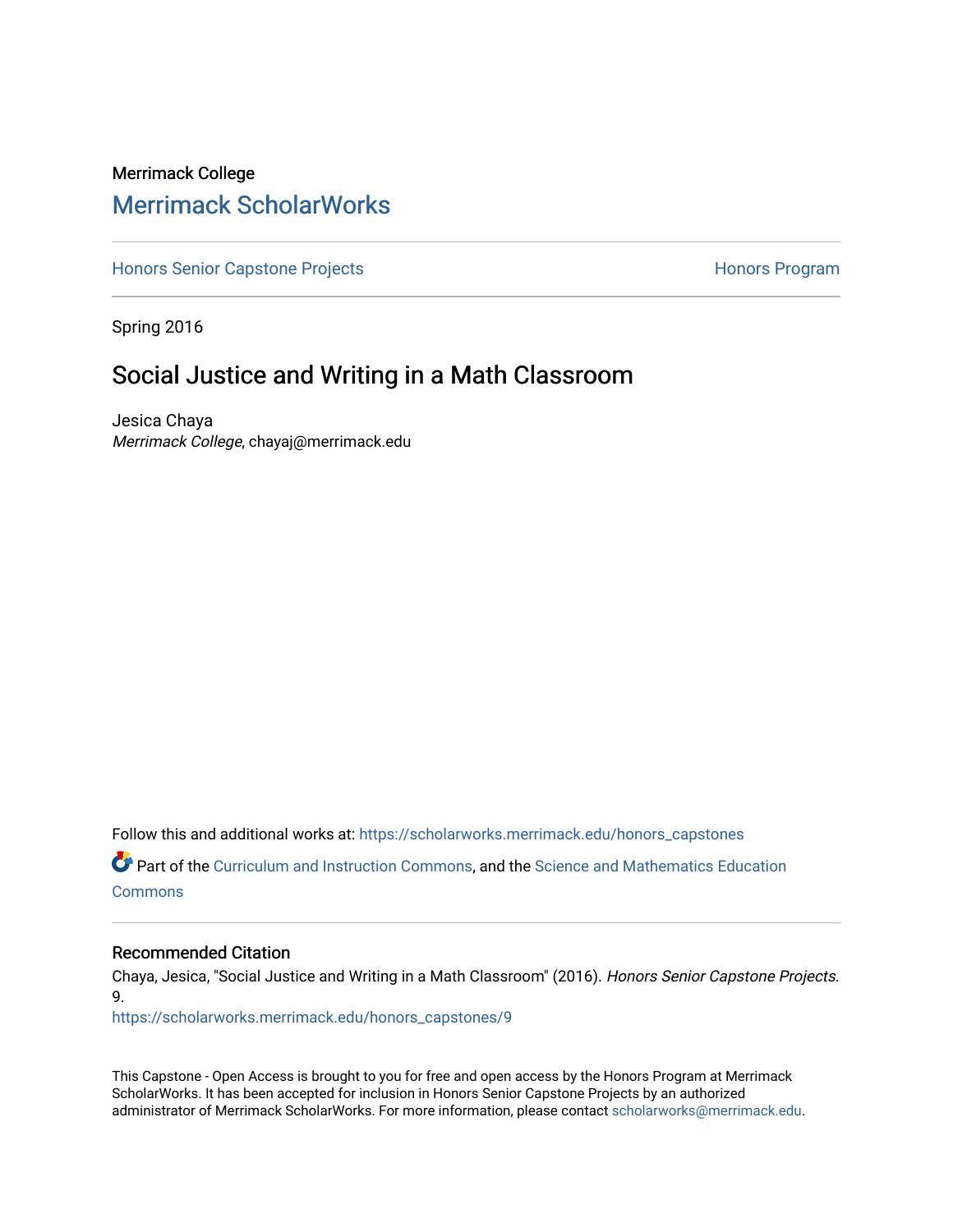# Social Justice and Writing in a Math Classroom

Jesica Chaya Merrimack College Honors Program Capstone Spring 2016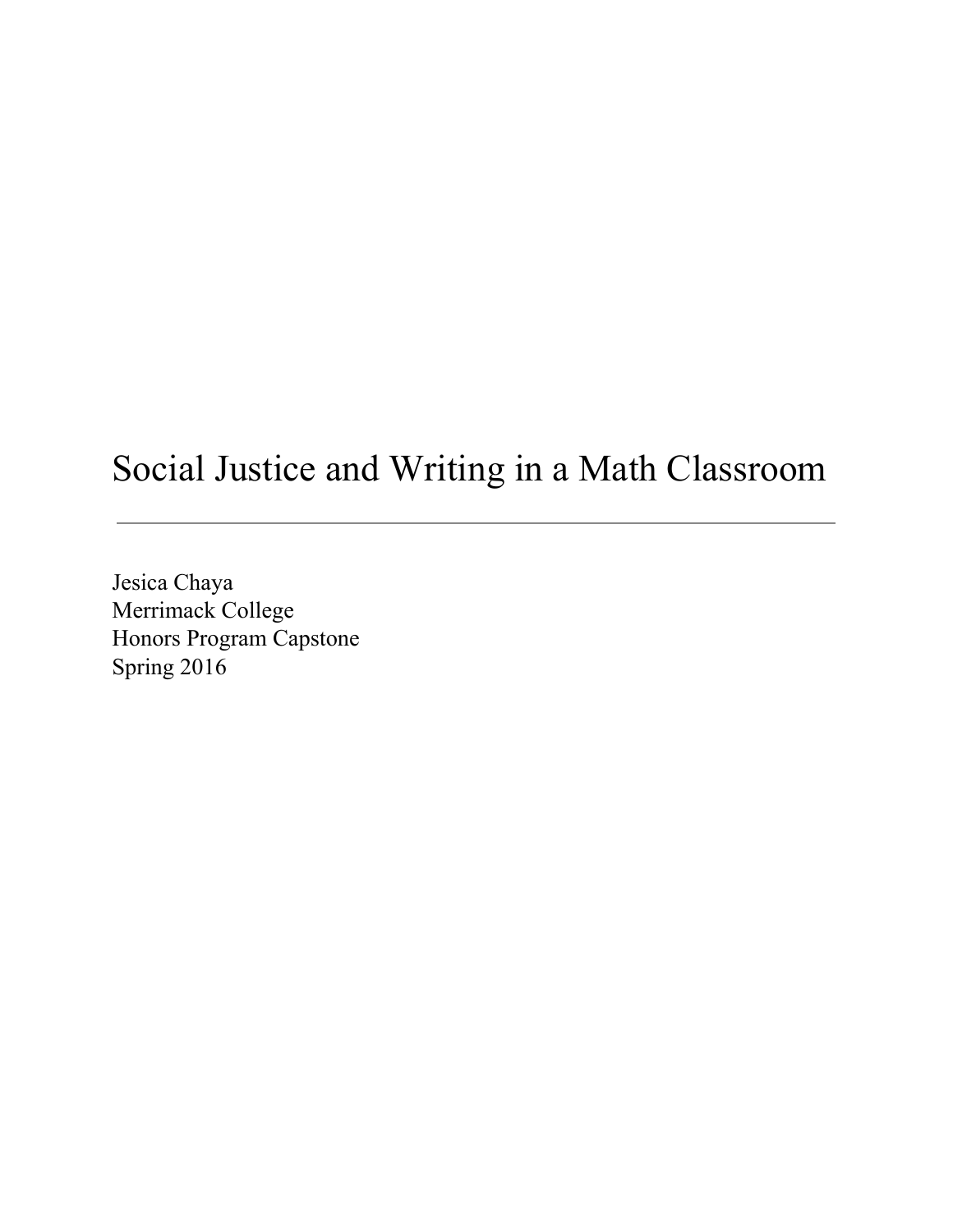"When will I ever use this?" It is the question that math teachers are trained to anticipate. Day in and day out, students who fear mathematics or dislike the challenge it poses will question its purpose and necessity in an effort to shrink its importance in their overall academic careers. Other students may find that they can easily glide through their math classes by memorizing procedures and facts and regurgitating them back to their teachers. Both scenarios pose a problem that educators have been challenged to tackle. Math teachers, then, can do one of two things. They can either simply tell the students that they will need the material for the next test, their future jobs, to balance a checkbook, etc., or they can *show* them how it can be used *right now* to better understand the world around them. This is what math teachers who are incorporating social justice, as well as writing, into their lesson plans are aiming to do. By intertwining new math concepts with important and relevant social issues, teachers can empower students to recognize the applicable nature of math to problems that their generation will be dealing with for years to come. In doing this, they can also change students' perceptions of what succeeding in a math class looks like and address a rising necessity for writing across the curriculum by connecting these social justice based plans with writing assignments that encourage and reinforce vocabulary and a deep understanding of the material.

In the past few years, there has been a great shift in mathematical pedagogy, both in theory and in practice. Focusing first on why this shift came about will bring to light an issue that mathematics students had been facing for a long time. The success that a student experienced in a math class had grown to represent her/his ability to memorize facts and procedures. The curriculum encouraged little connection between topics or understanding of the source of ideas and techniques. In *The Mathematical Education of Teachers II,* this surface approach to math is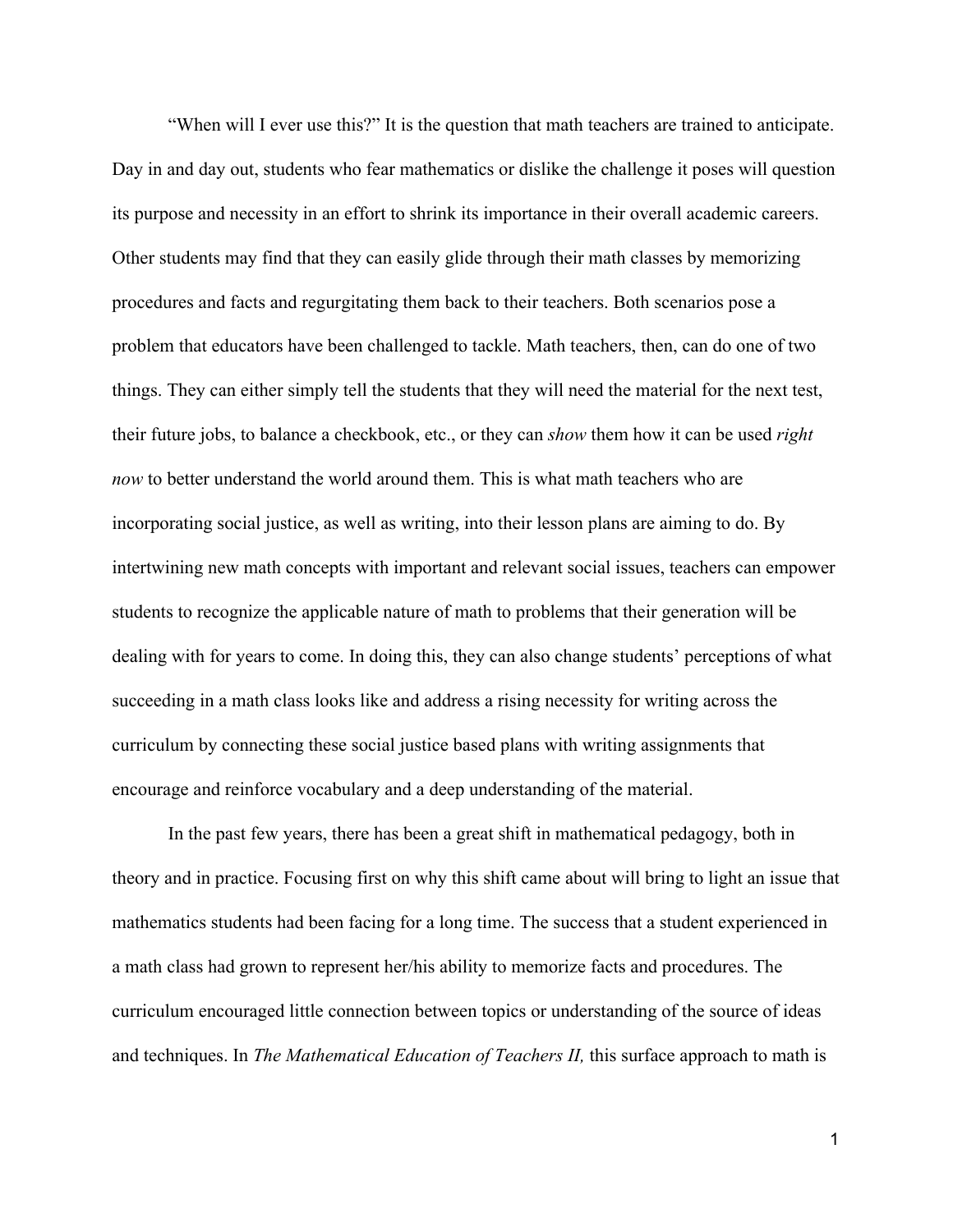discussed in reference to the challenges that experienced and emerging teachers are facing. "For many prospective teachers, learning mathematics has meant only learning its procedures and, they may, in fact, have been rewarded with high grades in mathematics for their fluency in using procedures" (CBMS 11). There has been a history of emphasis on rote memorization as the way to success in a math classroom, from colonial times to the early 1800s, again in the early 1900s, and yet again in the late 1900s (CBMS 9). This idea has permeated the education system and staked a claim in mathematics classrooms that refuses to give, even in modern-day learning environments. Some studies have shown that an environment exists in U.S. classrooms in which "doing mathematics means following the rules laid down by the teacher," "knowing mathematics means remembering and applying the correct rule when the teacher asks a question," and "mathematical truth is determined when the answer is ratified by the teacher" (CBMS 10). When teachers teach students the way that they were taught in school, it is very easy to continue applying techniques that are no longer sufficient or effective. The Common Core State Standards, or CCSS, initiative has attempted to break this cycle (*Common Core*).

The CCSS are a state-led initiative that has developed "a set of clear college- and career-ready standards for kindergarten through twelfth grade in English language arts/literacy and mathematics" (*Common Core*). States can voluntarily choose to adopt these standards for their own education systems, as 42 states have already done (*Common Core*). This movement, which is only about five years old, has raised the expectations on and responsibilities of teachers, in some cases drastically. Teachers are required to equip their students with the skills needed to continue progressing through the educational system and the different standards. The CCSS have revamped K-12 mathematics education by reorganizing traditional topics and adding new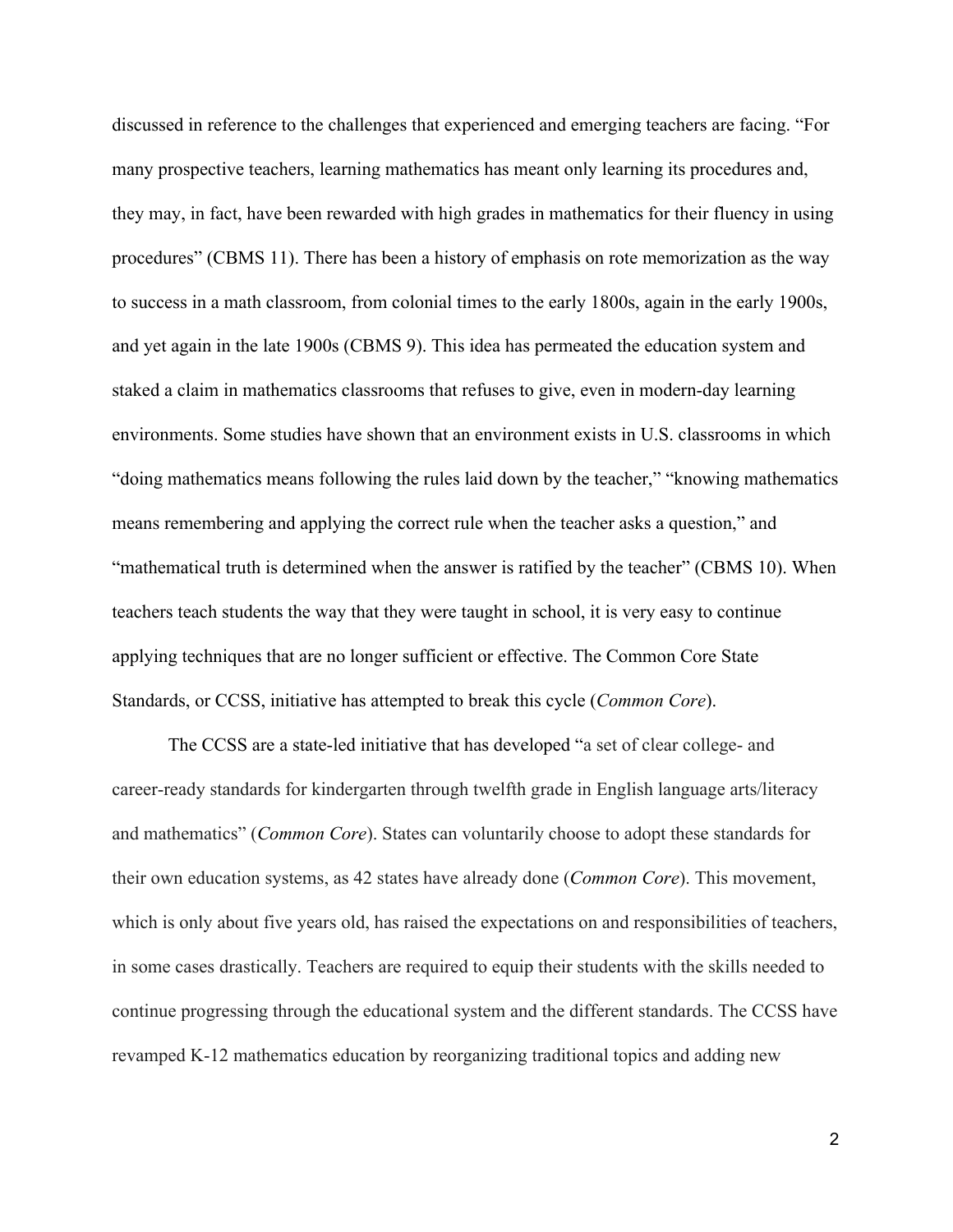concepts. The progression and evolution of topics are designed to be connected and students are given many more opportunities to make meaningful connections with the material and its applications. The CCSS website emphasizes three characteristics of the shift they are hoping to promote: "a greater focus on fewer topics," a stronger sense of "coherence" by "linking topics and thinking across grades," and a strengthened "rigor" for "pursue[ing] conceptual understanding, procedural skills and fluency, and application with equal intensity" (*Common Core*). One of the eight Standards for Mathematical Practice focuses on modeling with mathematics: "[m]athematically proficient students can apply the mathematics they know to solve problems arising in everyday life, society, and the workplace" (*Common Core*). What this movement encourages, in addition to a national standard for expectations, is a more meaningful and effective approach to teaching mathematics in the classroom. What have some teachers done to address this new need? They have begun to incorporate social justice issues into their classrooms.

How do we get students engaged in the material at hand? How do we connect math with "students' cultural and community histories"? How do we make students aware of "their power as active citizens" to understand and change the world through math? (Gutstein and Peterson 14). These are just a few questions that select teachers asked themselves when trying to address this new and necessary layer of teaching mathematics in a way that strengthens critical thinking skills and applies math realistically. These teachers, such as Eric Gutstein and Bob Peterson, editors and writers of *Rethinking Mathematics*, found the answer to their search in the field of Social Justice. Gutstein and Peterson introduce their book by saying "math is often taught in ways divorced from the real world… This [social justice] approach seeks to deepen students'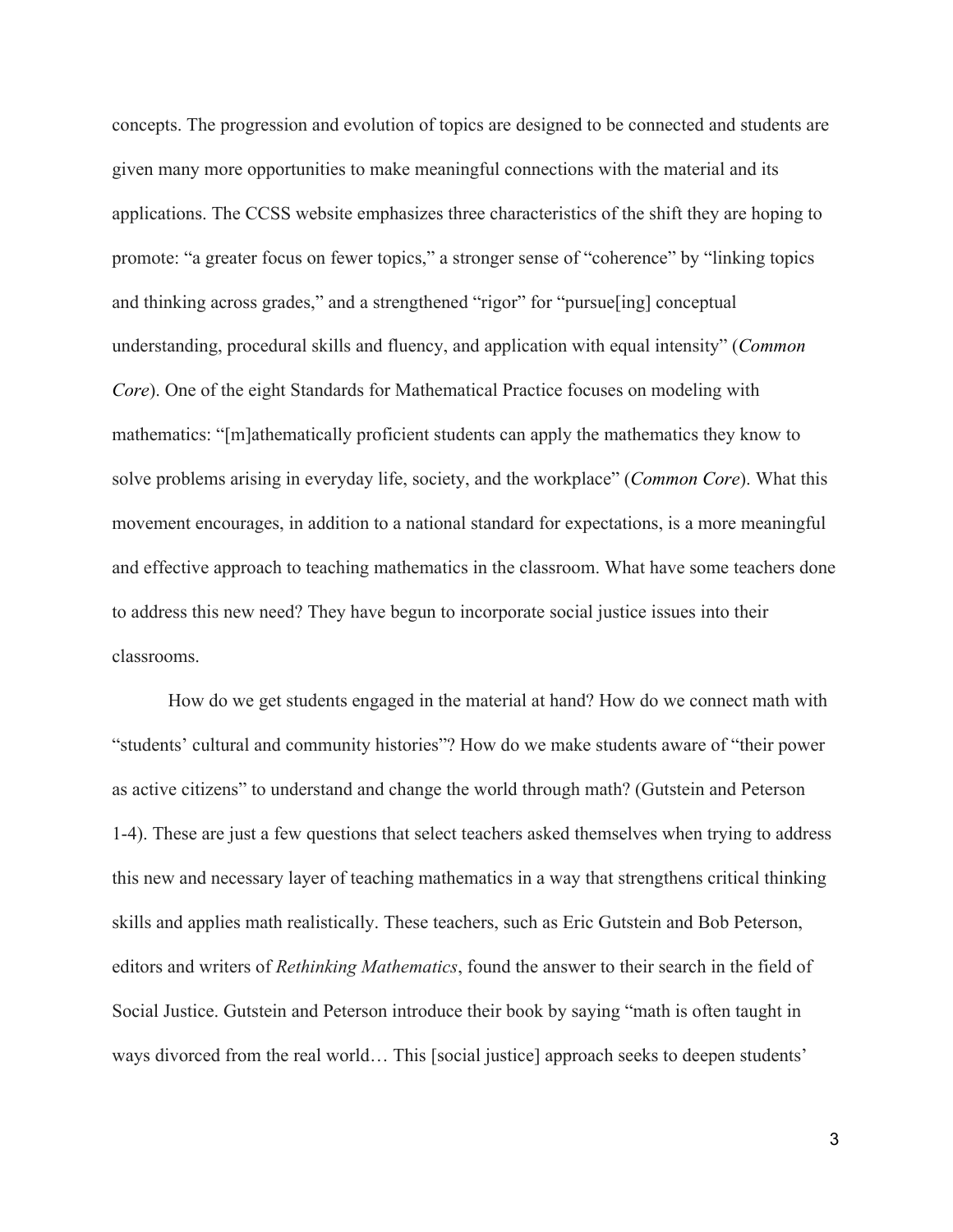understanding of society and to prepare them to be critical, active participants in a democracy" (Gutstein and Peterson 1). The scope of social justice is so vast that it offers countless issues that are just waiting to be discussed and analyzed in a math class. For example, "without mathematics, it is impossible to fully understand a government budget, the impact of a war, the meaning of a national debt,… the influence of advertising on children, the level of pollutants in the water, air, and soil, and the dangers of the chemicals in the food we eat…" (Gutstein and Peterson 2). Social profiling, unemployment rates and patterns, and sweatshops are a few more examples of social justice issues that would allow students to learn more about inequality in their communities and in other parts of the world, while also applying and strengthening their ability to use the mathematical concepts needed to meet their state standards (Gutstein and Peterson  $2-3$ ).

Because this is a relatively new movement that is still growing, there is not a lot of research that has been done on the effectiveness of social justice in the math classroom on a large scale. However, there does exist literature on individual teachers' experiences with implementing lesson plans that incorporate social justice issues and students' reactions (Reagan 19). Gutstein and Peterson are two examples of such teachers, as are the educators they have featured in *Rethinking Mathematics*. Although the lack of a large-scale study makes it difficult to draw a conclusion about the effectiveness of this technique, individual experiences have shown that students are very engaged in the material when they can make a personal connection with it and/or understand its importance in the context of their communities. For example, Benjamin S. Gower, a British teacher, assessed his students' feelings by asking "How do you feel about Maths in general?" and "What do you think about the Maths we did today?" after incorporating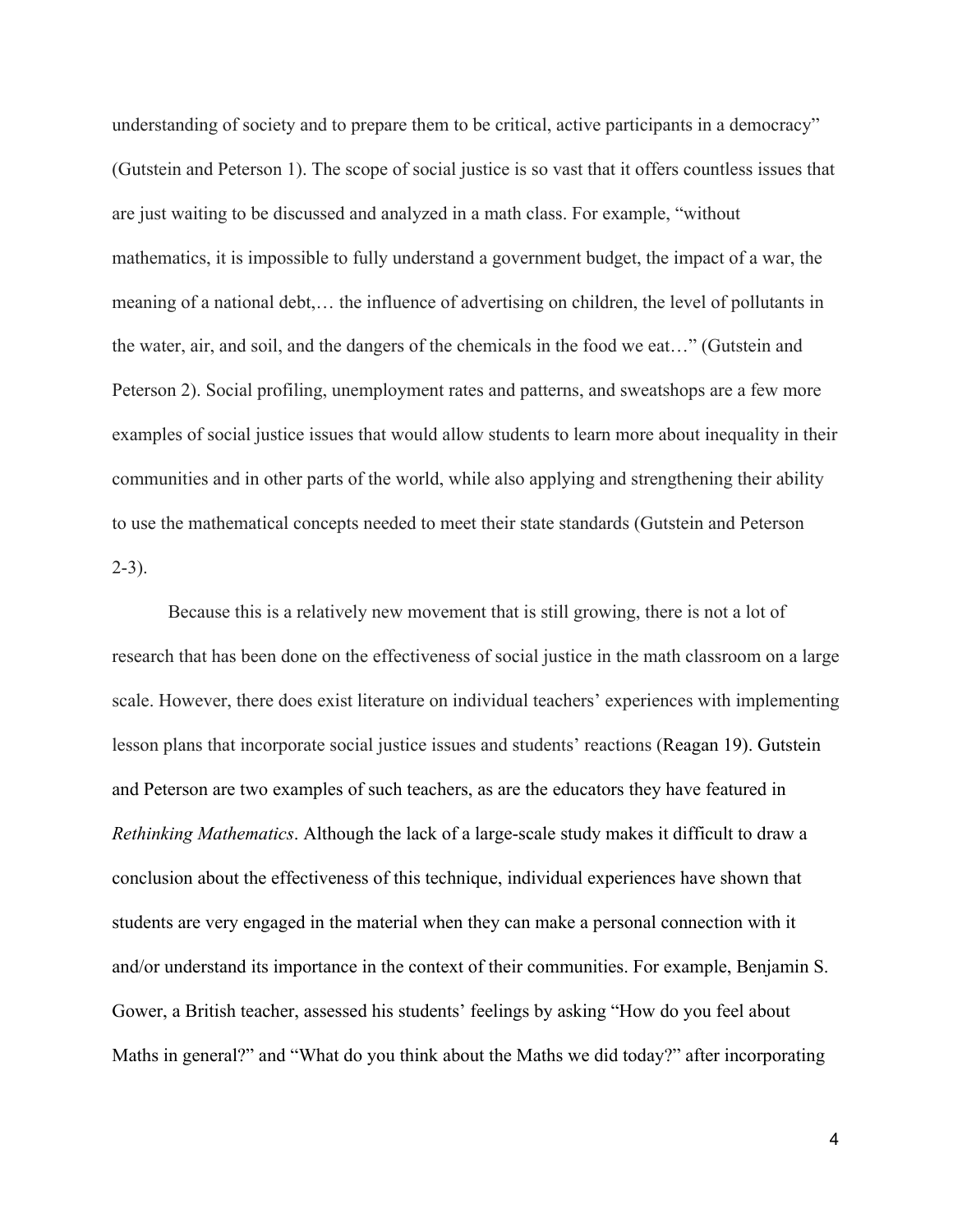social justice in his mathematics lessons. He highlights that while two students reported that math made them feel "angry and sad" and made them "literally dread going into maths," the same students then commented on the social justice focused lesson plan with "I like this lesson. It was informative and fun" and "It was... better than working from sheets... quite interesting" (Gower 8). In addition to positively affecting students' overall attitude towards math, students were able to appreciate the material in a new way. "It was fun because… we talked and related to other subjects: geography, citizenship, etc." and "the math we did… was interesting as it was not a theoretical thing, it tackled a real life issue that plagues the world" were some responses from students after an assignment that focused on "different countries' claims for water aid, based on the scarcity of fresh water" (Gower 8). Using social justice issues in lesson planning is a great way to bring math to life in any grade-level, kindergarten through twelfth grade. It engages the students by addressing concepts of "fair" and encourages the use of their imaginations as they become active citizens hoping to change the world for the better.

Teachers all over the country have been contributing to this new trend with their own original ideas, experiences and suggestions based on their communities. What is so great about this technique is that it allows for great flexibility when teachers are gearing the material towards their particular body of students. An experienced and innovative math and social justice teacher can examine the community around her/him and identify the issues that are relevant to the students' lives as well as important to their education and development as members of a democratic society. For example, Katie Hendrickson recognized that fracking was an emerging ecological problem that was influencing her students' particular community because of high levels of shale that had been found. She saw this as an opportunity to require her students to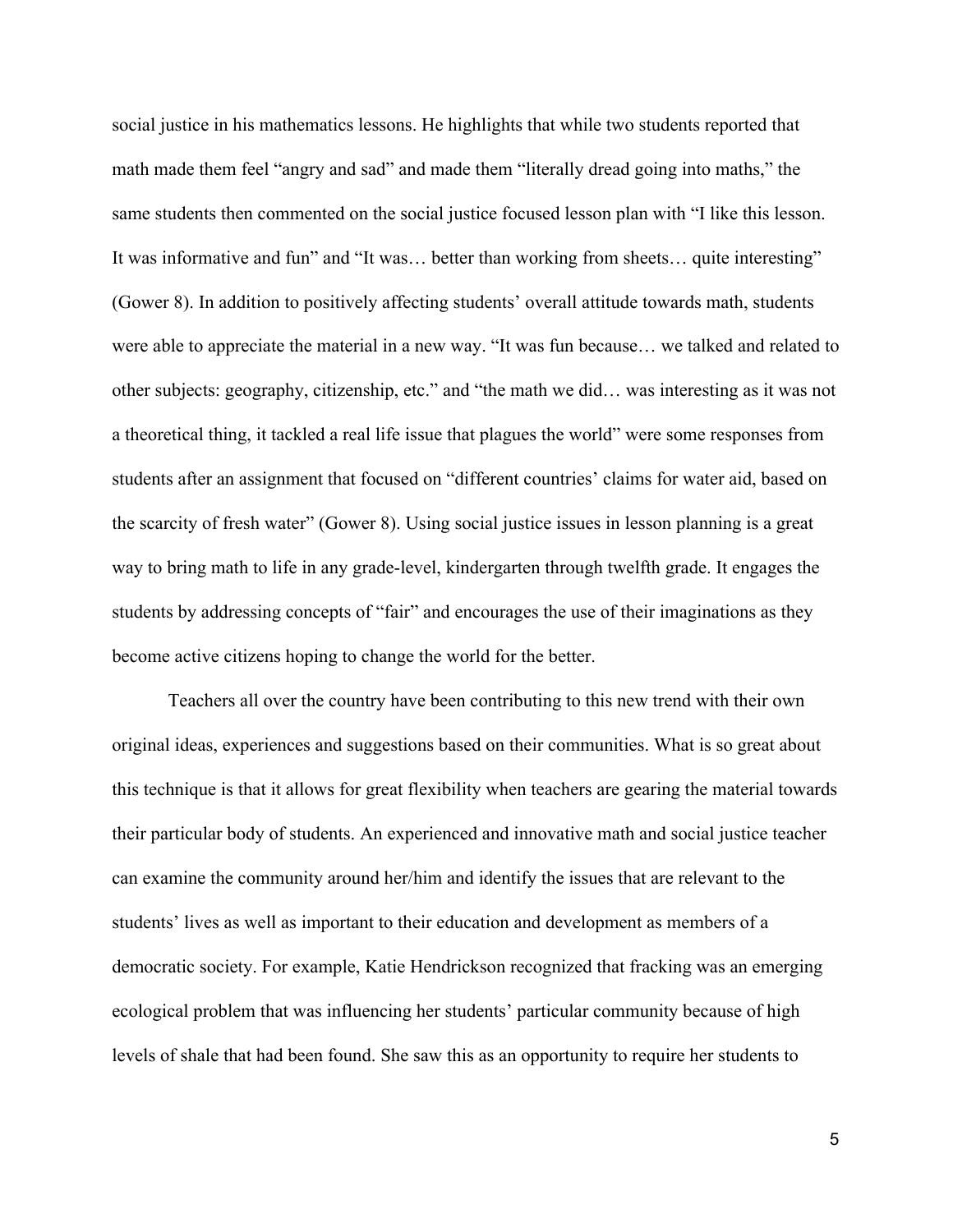analyze the situation through a mathematical lens to better understand the debate surrounding fracking and to be able to form an educated opinion on the topic. The activity had students focus on one aspect of fracking and engage in guided research in order to find data that was fit for use. The students were then asked to create a presentation that revealed their particular research question, the conclusion that they came to, and a description of the math used to calculate the result. Students were converting data from percentages to amounts of fluid or numbers of people affected so that they could support their answers (Hendrickson 367-369). One of the reflections from the students read, "You can use numbers to better understand situations that can't be expressed in words" (Hendrickson 371). Giving the students an opportunity to explore an ecological problem through the use of their newly acquired math skills proved to be an effective way to highlight the relevance of mathematics in understanding and solving social issues. A sixth grade teacher named Jacqueline Leonard, author of *Using U.S. Census Data to Teach Mathematics for Social Justice*, describes a lesson plan that incorporates the importance of census data with its usability in calculating best fit lines to predict population growths. She shares that digital resources offer the capability "to determine the number of parks, libraries, and recreation centers in specific neighborhoods," in an effort to identify vacancies of such resources with the potential of advocating for them to local government officials (Leonard 42). Various examples of this kind exist and are continuing to grow in numbers.

Although this fresh and inventive manner of teaching math is still young in growth, support and resources are available and ever-growing. *Rethinking Mathematics*, its website officiate www.rethinkingschools.org, and the website www.radicalmath.org were all written and created in order to support this innovative approach to teaching mathematics. These sources lead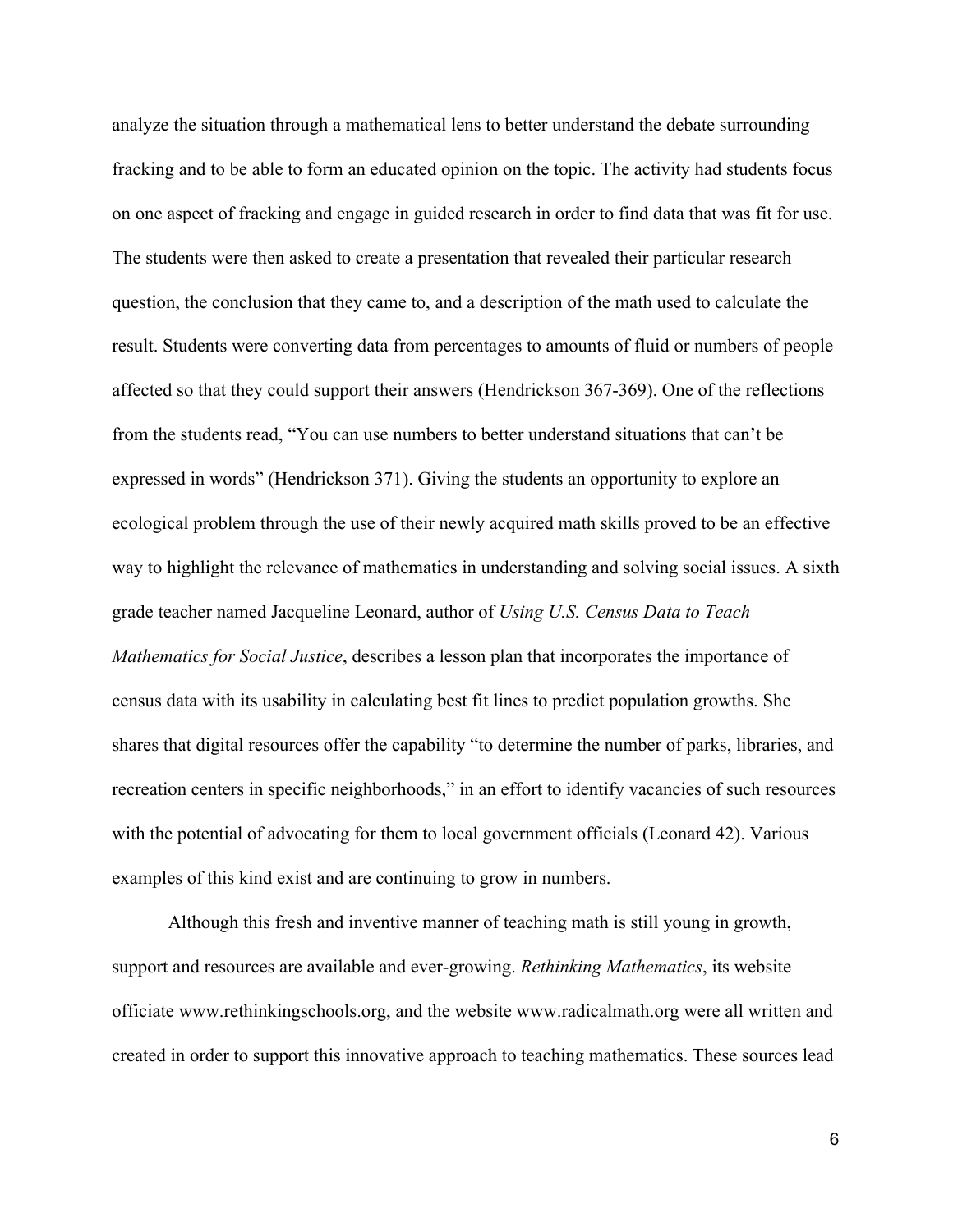to even more material, such as lesson plan ideas, activity suggestions, support circles, etc. that are accessible to motivated teachers all over the country. Arguments and worries about this approach have arisen, such as that it "occasionally weaken[s] the mathematics content and opportunities for mathematical learning," breaks with the traditional outlook that teaching math should be neutral, "is ideological and unconcerned with pupil outcomes," or requires specialized training to be effectively implemented. However, this social justice approach coincides with evolving expectations for deeper mathematical exploration and understanding for students across all grades, supports the development of educated and able citizens, and increases student levels of interest and engagement by connecting the content to their lives (Reagan 17; Gutstein and Peterson 6; Bartell and Carpenter 97). It can be projected that the data will continue to grow in support for this movement and its benefits and impact on students' critical thinking skills, engagement in the material, and mastery of concepts in mathematical modeling situations.

In addition to the evolving emphasis placed on math modeling and applied learning by the CCSS, is the growing movement and need for stronger literacy skills in our students. The definition of literacy has been undergoing a transformation as the twenty first century comes into full play. Traditionally, literacy was a concept understood in the realm of an english classroom through mostly reading, writing, discussion, and listening. It focused on linear reading and, in respect to education, it was seen as the sole responsibility of an English teacher to teach, practice, and assess students' literacy skills. However, as the education system, technology, and the job world have evolved, so has the definition of literacy and expectations for students in respect to their literacy skills.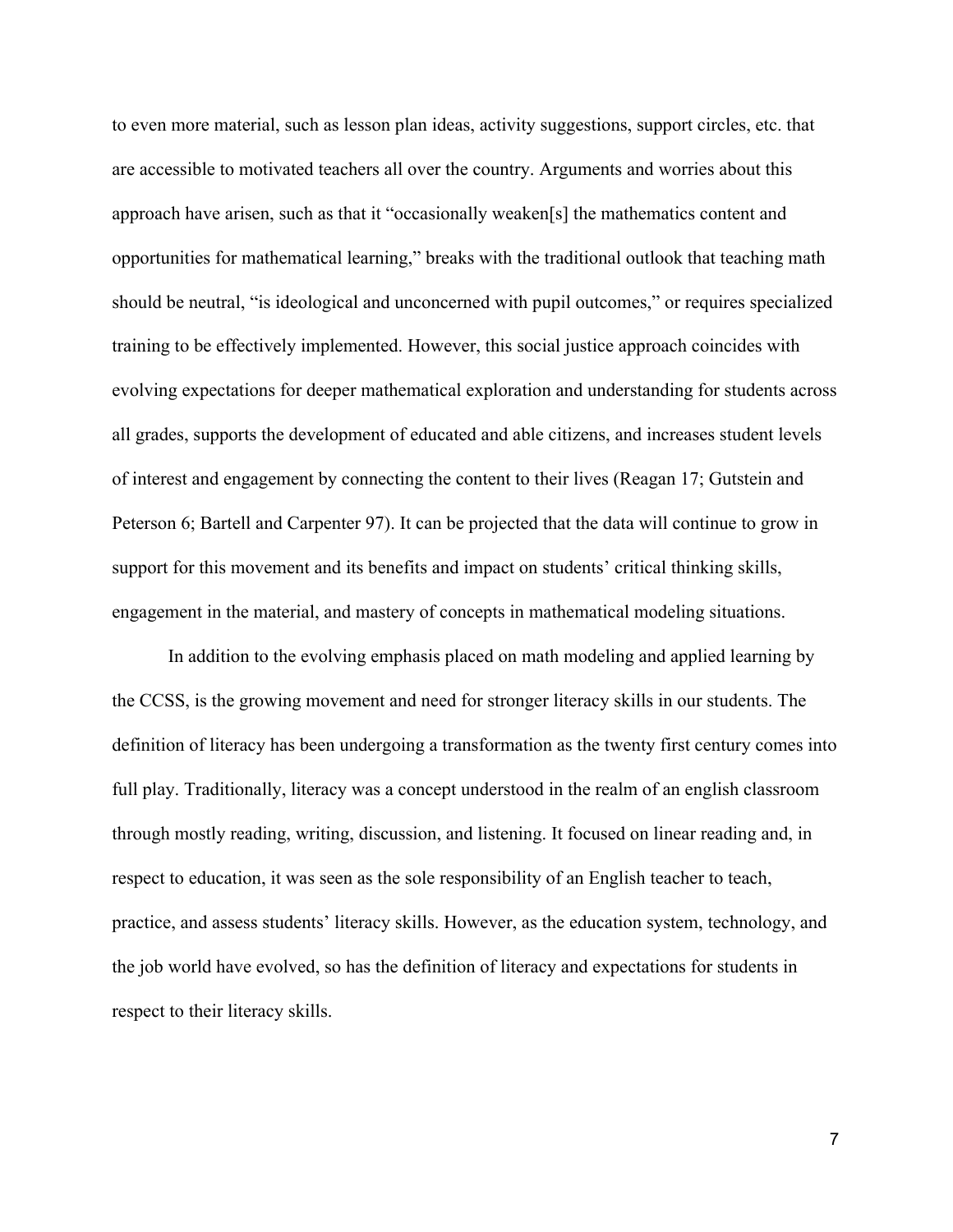With this changing world has come a modified and wider definition of literacy. In order to succeed in the classroom, and more importantly, beyond the classroom as a citizen and job holder, students must have a strong hold on the varying literacy skills of the age. In addition to the traditional fields of reading, writing, discussion, and listening, being able to communicate with a team, problem solve, converse, actively listen, use technology appropriately and efficiently, work as a leader, and examine real life problems have become important aspects of literacy. Being able to target all of these different areas requires a movement of responsibility from the shoulders of english teachers to the shoulders of *all* teachers. This has prompted the movement for writing across the curriculum and writing within disciplines. If students can strengthen their literacy skills continuously through the school day, they are able to become better communicators and better learners.

Why is this shift on the emphasis on literacy so important? Why should students be writing in disciplines that traditionally focused very little on literacy? Why should this happen in a mathematics classroom? Researchers have taken a dab at answering all of the questions above. British researcher James Britton and his research team group made up the phrase "writing across the curriculum" in the late 1960s to the early 1970s (Stock 97). They placed an emphasis on the importance of language as a segway to learning material, regardless of the content type. Paul Hanstedt, although focusing on an undergraduate level, identifies three clear, concise, and important reasons for following in Britton's steps: "Writing is a complex skill," "Different fields define 'good writing' differently," and "Writing is critical thinking." (48-50). Each of these supports the need for writing in the classroom in an important way.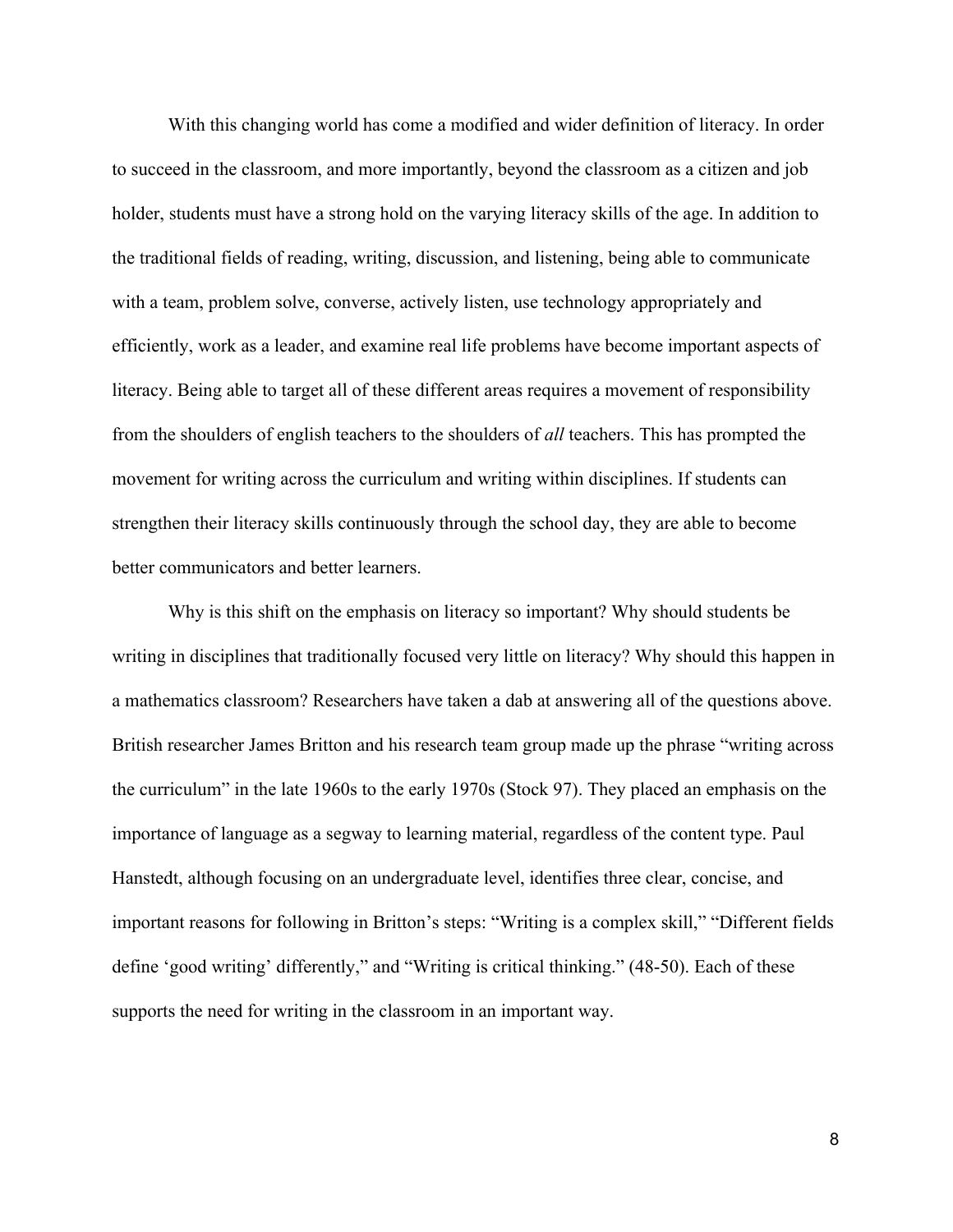The first acknowledges a need for varied and numerous opportunities for students to practice writing, regardless of the subject, level, or grade. Writing is a skill that starts to form at or before kindergarten, and can then continue to develop and grow stronger for the rest of a learner's life. Thus, it is so important for students to have the chance to strengthen this skill as elementary, middle, and high school students in various disciplines, before they move on as undergrads and then as job seekers where they will be expected to have developed this skill enough to succeed and compete in the job field.

The second reason is a vital concept for students and teachers to understand the importance of writing in all disciplines. "Various fields value different things" (Hanstedt 50). This is a simple statement that acknowledges the different sets of expectations for writing and communicating between different content areas. Students who are required to compose material in each of their classes are more likely to understand that "what does and doesn't qualify as appropriate evidence changes from discipline to discipline, field to field, and even course to course" (Hanstedt 50). This is extremely important especially as high school students begin to move into specific fields as undergraduates, and then as job holders. Stock describes this sense of urgency:

Students must bring what they know and the language they use to express it to each new social community, to each new discourse community they would join. To join a community means to be active in it. Those who sit in on the discussion, occupying space, listening- even if receptively- have not joined; they are merely spectators. (101)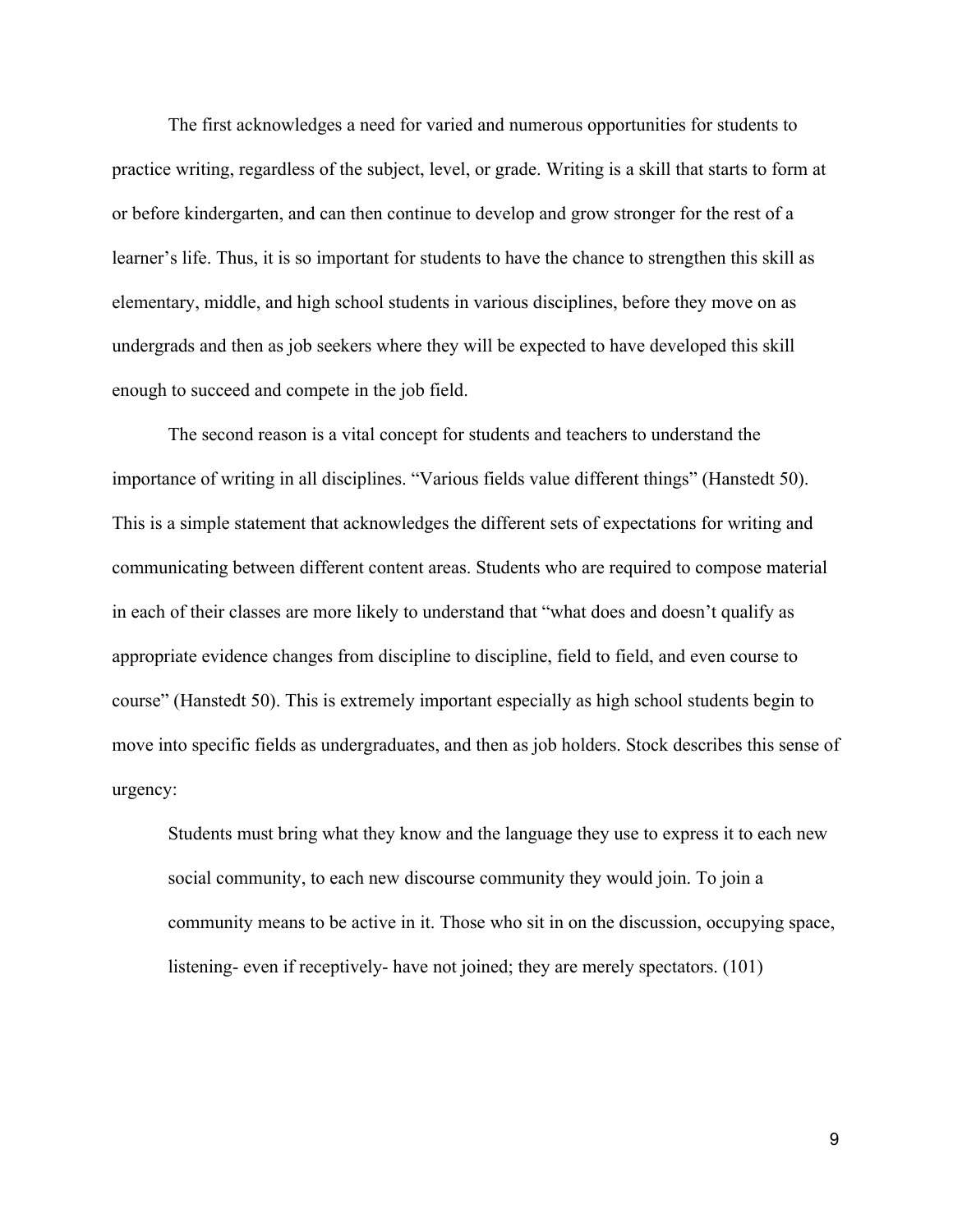The goal of incorporating writing and other forms of literacy, such as discourse, is to create communicators in our students,and to give them the tools necessary to adapt to and interact in the fields they choose to pursue.

The third, and most important reason, given by Hanstedt, is that "writing is critical thinking." This reason encompasses the motivation for, and benefits of, a stronger emphasis being placed on writing and communicating in all classrooms. Stock describes a common classroom practice referred to as "classroom talk or classroom interaction," that labels the conversation that teachers tend to hold with their students when they think they are encouraging learning and discourse. In reality, the conversations described by Stock are more "like asking children to fill in the blanks in the teacher's mind" (Stock 97-98). Students are not given opportunities to interact with, experiment with, reflect about, or analyze the material they are learning. Hanstedt discusses the pros of allowing students to put their thoughts onto paper. He acknowledges that thinking is most often an unobservable action, so having students verbalize and write down what is going on in their heads is the only way for a teacher, and for the students themselves, to be able to see how the new material is being processed and understood. "Written words become words reconsidered, ideas put to new tests. Gaps in information appear, revealing the need for further learning" (Hanstedt 50). Writing leads to critical thinking which leads to substantial benefits for both students and teachers with respect to the learning experience.

As the need for stronger writing skills became acknowledged and supported, the education system realized that a change in expectations for both teachers and students was necessary. The updated Common Core State Standards address this need in two categories. One is under the general standards for writing and the other is that of standards for specific subject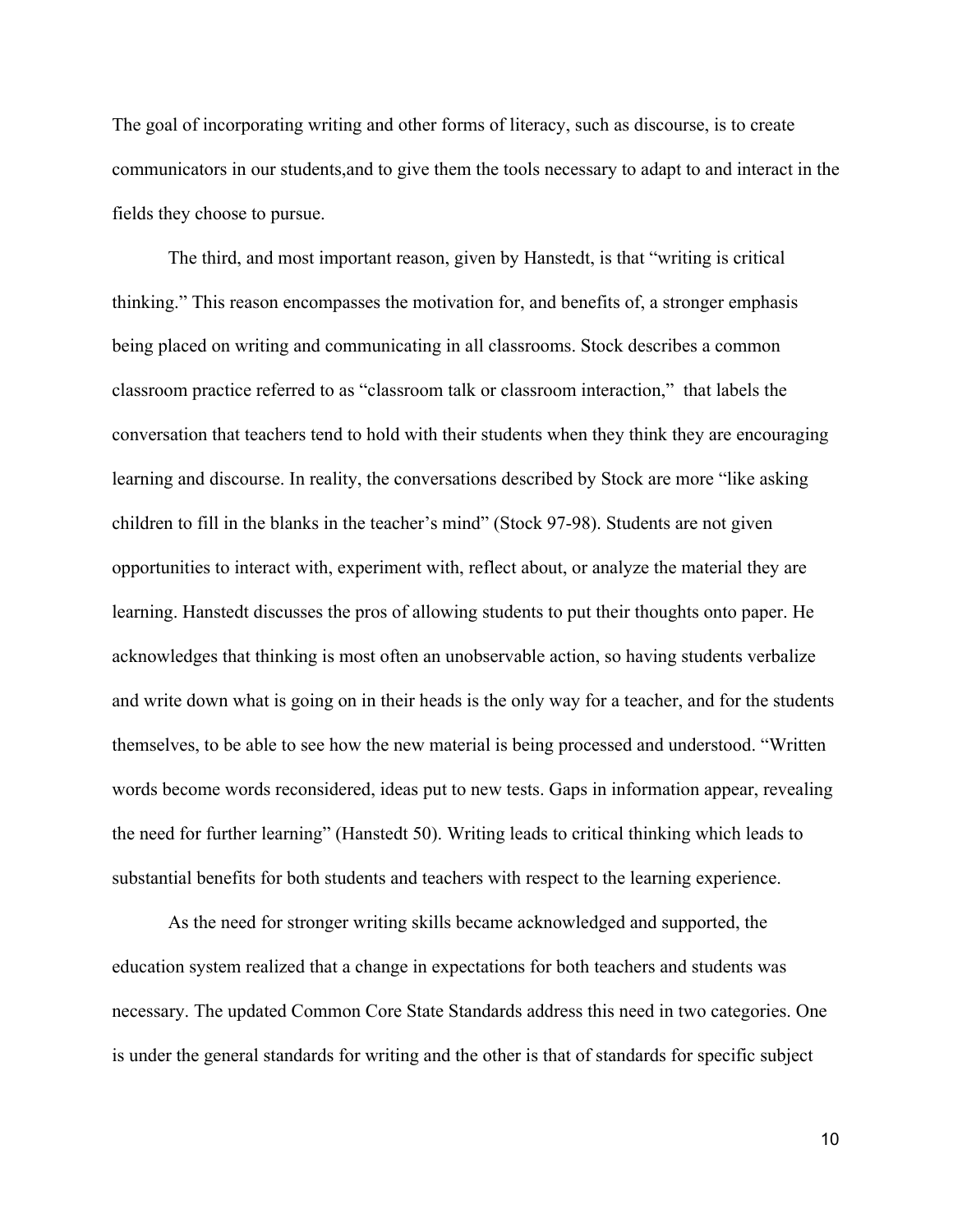areas. One of those subject areas is Science and Technical Subjects, under which mathematics falls. For our purposes, the focus lies on those Language Arts Standards that apply to a math classroom and coursework. Categories are organized into sub-standards for grades 9-10 and 11-12. For example, under grades 11-12 in the Science  $\&$  Technical Subjects, students are expected to "write informative/explanatory texts, including the narration of historical events, scientific procedures/experiments, or technical processes" (*Common Core*). Under the same category but for grades 910, students should be able to "translate quantitative or technical information expressed in words in a text into visual form (e.g., a table or chart) and translate information expressed visually or mathematically (e.g., in an equation) into words" (*Common Core*). The standards also emphasize the use of domain-specific vocabulary words, writing "routinely over extended time frames," forming and writing arguments, utilizing varying modes of resources to solve a problem, and research projects in respective disciplines (*Common Core*). Thus, all teachers, regardless of the discipline they work with, must begin to hold their students to these new writing standards.

How can and are these standards being met in a mathematics classroom? Researchers and educators have been suggesting and employing various methods of including writing in a math classroom, with reflections and end results showing positive effects on student learning, as well as on effectiveness of teacher instruction. Some teachers chose to employ writing in varying degrees of difficulty so as to gently build up students' confidence in their own writing (Baxter, Woodward, Olson 121). A common example of a non-intensive writing assignment in a math classroom is the use of journals and short prompts. David K. Pugalee discusses the pros of using journals by analyzing their effect from two angles: that of the student and that of the teacher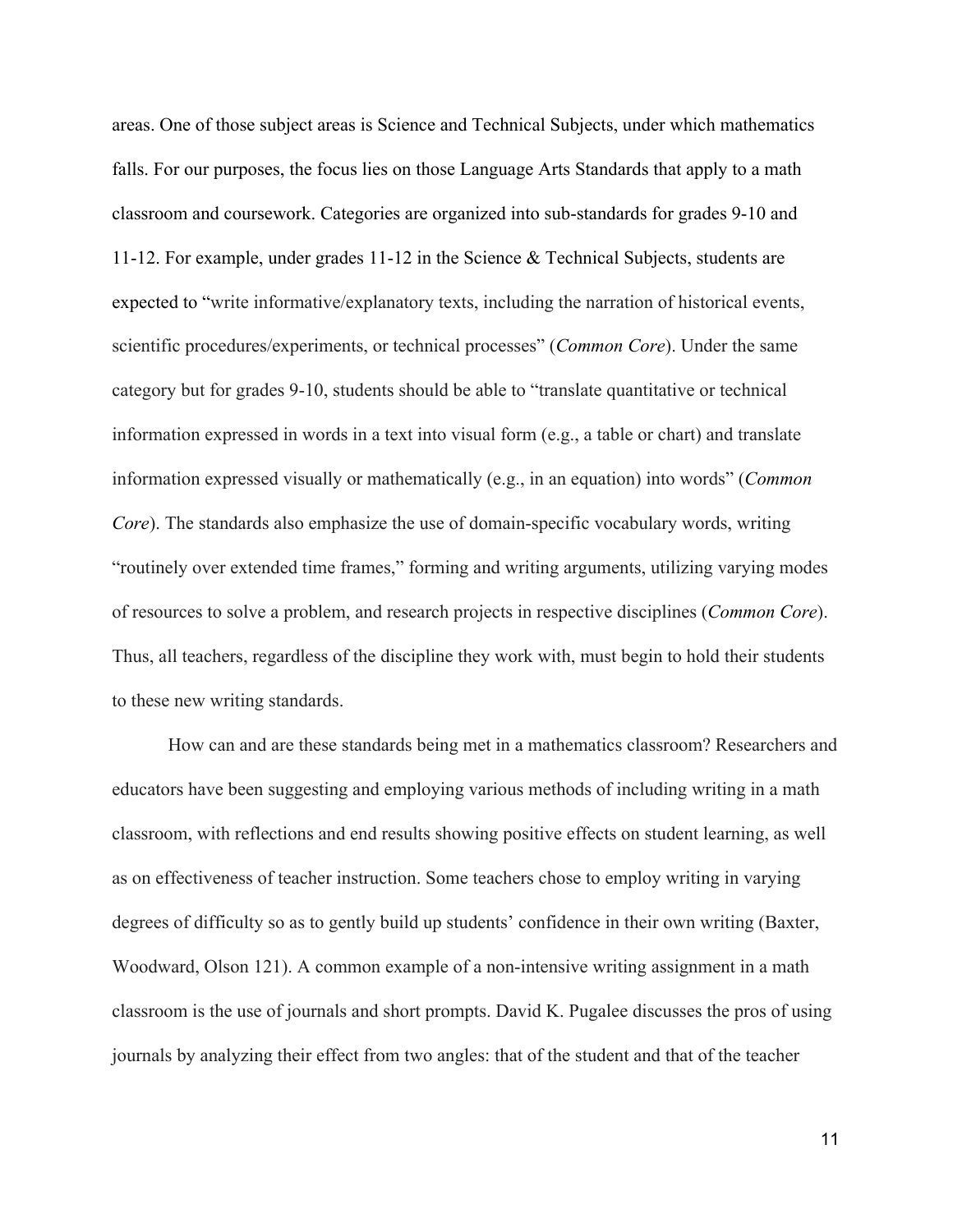(308). As a student, having the opportunity to translate thoughts, both conscious and unconscious, into words on paper is an invaluable method of self-assessment. Pugalee describes this process as a strengthening and aid to the "development of metacognitive skills… [which] involves students' awareness and self-regulation of their cognitive processes" (308). They may find that in trying to explain the mathematical reasoning behind a procedure, or to define and identify the relationship between domain-specific vocabulary words, they are able to see if they are truly understanding the new material (Bicer, Capraro, and Capraro 363). Instead of simply sitting in their desks, copying down notes, and following rote procedures, students are forced to "collect, internalize, and evaluate knowledge" (Puagalee 308). On the other side of these journals and prompts are the teachers, who gain invaluable information about their students' progress from incorporating such writing activities. Three teachers who incorporated writing prompts into their high school Algebra classes experienced this first hand. They noticed that while students were able to correctly repeat the steps and procedures taught to them in order to solve a problem, their writing revealed a lack of true understanding of the material. There was a "mismatch between what students' perceived they were supposed to understand and what the teacher wanted them to understand" (Miller, "Teacher Benefits" 334). Thus, teachers are able to use journals and prompt responses to reflect, evaluate, and modify instruction. The teachers in the study described by Miller identified specific and important influences that they had experienced. These included reteaching material and pushing off assessments when students' written work reflected misunderstanding. The teachers also used writing prompts as a way to formatively assess students within a lecture and to hold one-on-one meetings with students based off their individual responses (Miller "Teacher Benefits" 335). Writing prompts and journaling work well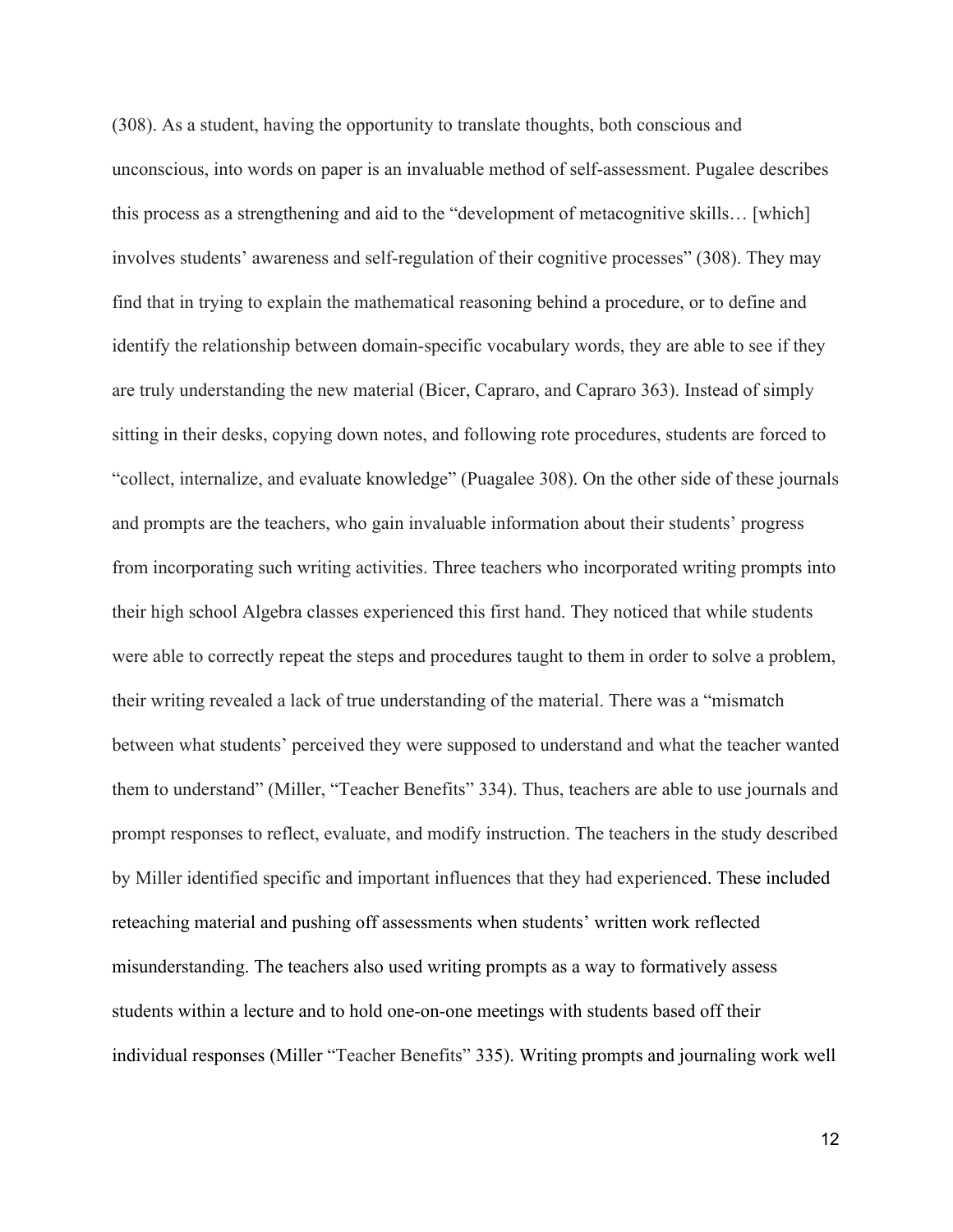because students who may not advocate well for themselves when they are struggling get their voices heard in a different way, and thus their needs met (Miller "Writing to Learn" 518-519). Pugalee points out that, "Journals can become a means of dialogue between the student and teacher and can serve to create a comfortable environment for discourse and individualized instruction" (308). This is one instructional method for introducing writing into the math classroom.

Other writing assignments that are being encouraged and used are those that require students to problem-solve and build an argument in order to support an idea, suggestion, or opinion. "Students must show what they know and how they know it, using evidence in the texts provided" (Daddona 34). Latasha Cunningham Moss addresses this type of assignment in her dissertation through a discussion encompassing argumentation through policy-analysis. She argues that mathematics classrooms are chalk full of problems that are "well-structured," in the sense that they are designed to be easily solved when, in reality, problems are not as black-and-white as they appear, and solving for  $x$  is not the end of a solution (1). Thus, challenging students to use their newly acquired mathematics skills to analyze a situation and formulate an argument allows them to do more than just repeat memorized procedures. They are applying their knowledge and articulating their thoughts in order to address a real-life problem and express their conclusion using mathematical evidence and understanding, all of which has them strengthening different kinds of literacy skills. This approach gives a teacher a much more accurate reading of whether students have truly grasped the new material enough to apply it in a different context. It also gives educators the opportunity to address writing as it is seen in the mathematics discipline specifically. According to Faulconer: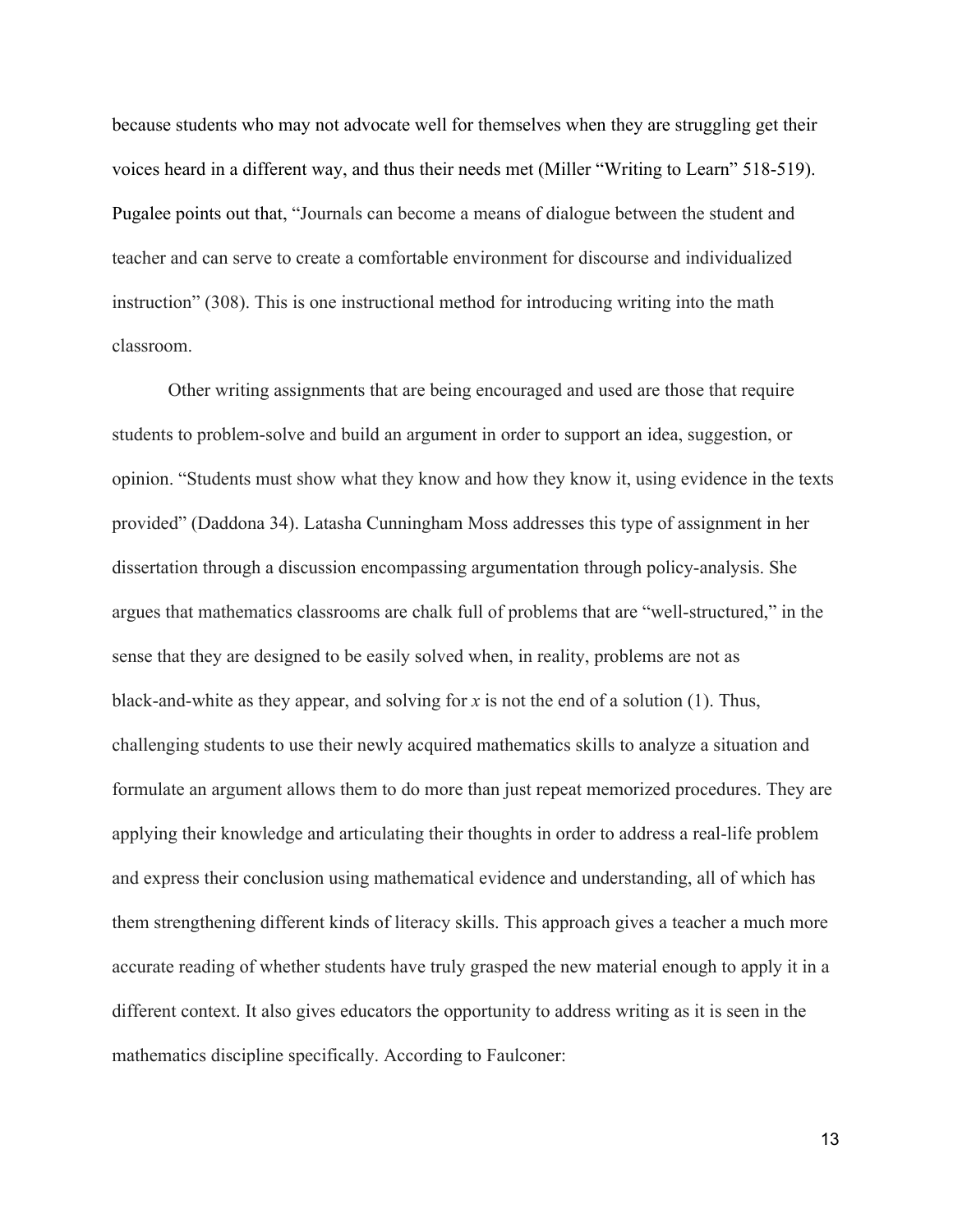Writing mathematics often requires a solid understanding of numeric, symbolic, graphical, and verbal representations, their uses, and their interconnections. Since the language of mathematics is extremely precise and terse, writing mathematics requires specific instruction, an in-depth understanding of the vocabulary, and a great deal of practice. (9)

This quotation aligns with the Common Core State Standards that are striving for an emphasis on problem-solving, math-modeling, and real-life applications and the ability to communicate an understanding of such processes.

Now, two things have been argued, the first being that students benefit as learners and as citizens from incorporating social justice issues into the mathematics classroom, and the second being that writing is an invaluable asset to a math classroom to push students to grow and deepen their understanding of the material. Separately, each of these instructional methods requires students to put ideas and thoughts about mathematical concepts into words. The third argument? Combining both would be an ideal and effective way to meet both of these standards. Since writing is a growing necessity across the curriculum, and the new CCSS encourage a more meaningful and applicable pedagogy, using social justice issues to create writing assignments in a math classroom is an inventive method to addressing both needs.

In the various numbers of example lessons and activities implemented by social justice and mathematics advocates, the use of writing to expand on and utilize mathematical vocabulary and understanding can be found. Whether it be through the use of journals and prompts, projects, worksheets, research assignments, etc., teachers have been meeting literacy needs through the use of social justice topics and issues. Discussion and conversation about a topic from any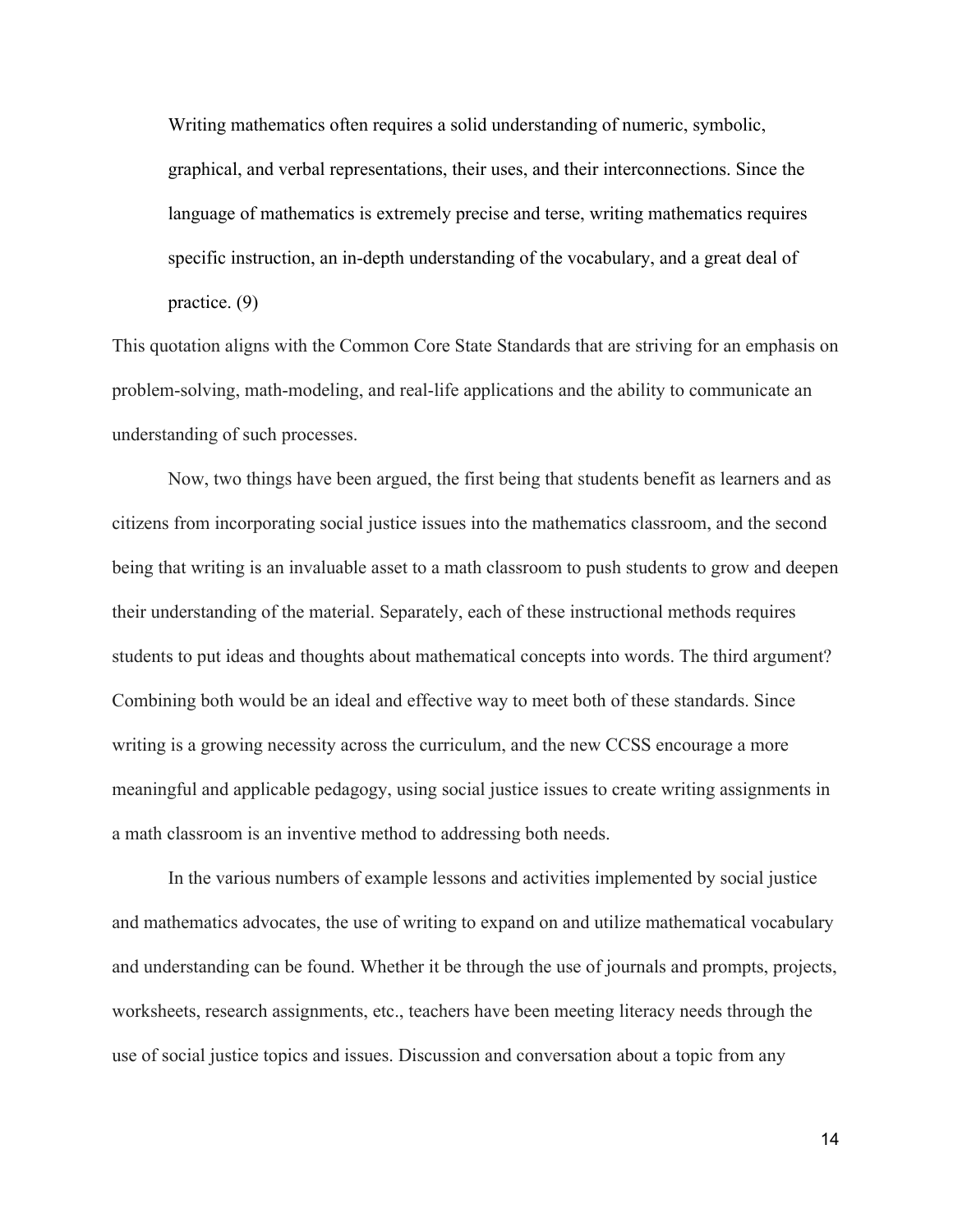discipline in itself encourages students to start thinking more deeply about the meaning behind the numbers. They are motivated to analyze and interpret data in order to participate in the classroom dialogue and form an educated opinion, with evidence to support their argument. Students are also forced to put their mathematical work into words, to verbalize it and utilize appropriate vocabulary to describe their solutions. Shiuli Mukhopadhyay addresses the benefits of giving students an opportunity to engage in dialogue about the mathematics that they are learning, sharing that it results with "an overall shift away from practices that inform and a move towards practices that involve" (47). Gower describes this kind of classroom environment in his article *Teaching Mathematics for Social Justice* by choosing social issues to bring into the classroom through a mathematical lens. Using numbers, students are encouraged to ask questions, interpret data, make decisions and arguments, and support their opinions with facts when possible (Gower). This creates a learning environment conducive to safe, effective, and dynamic learning. It also targets the literacy movement's desire to create stronger communicators within our students.

What follows these dialogues and discussions is the recording of students' ideas and conclusions. They must put their thoughts into words, into informative or convincing writing to share with others. That is what Katie Hendrickson had her students do with the fracking activity previously described. Students had to turn their research, numbers, and ideas into writing that could be presented and communicated to others. Journal entries or prompts could also be used to encourage students to record their reflections after being exposed to the mathematics of a social justice issue. For example, Kat Rands proposes a lesson plan in her article *Supporting Transgender and GenderNonconforming Youth Through Teaching Mathematics for Social*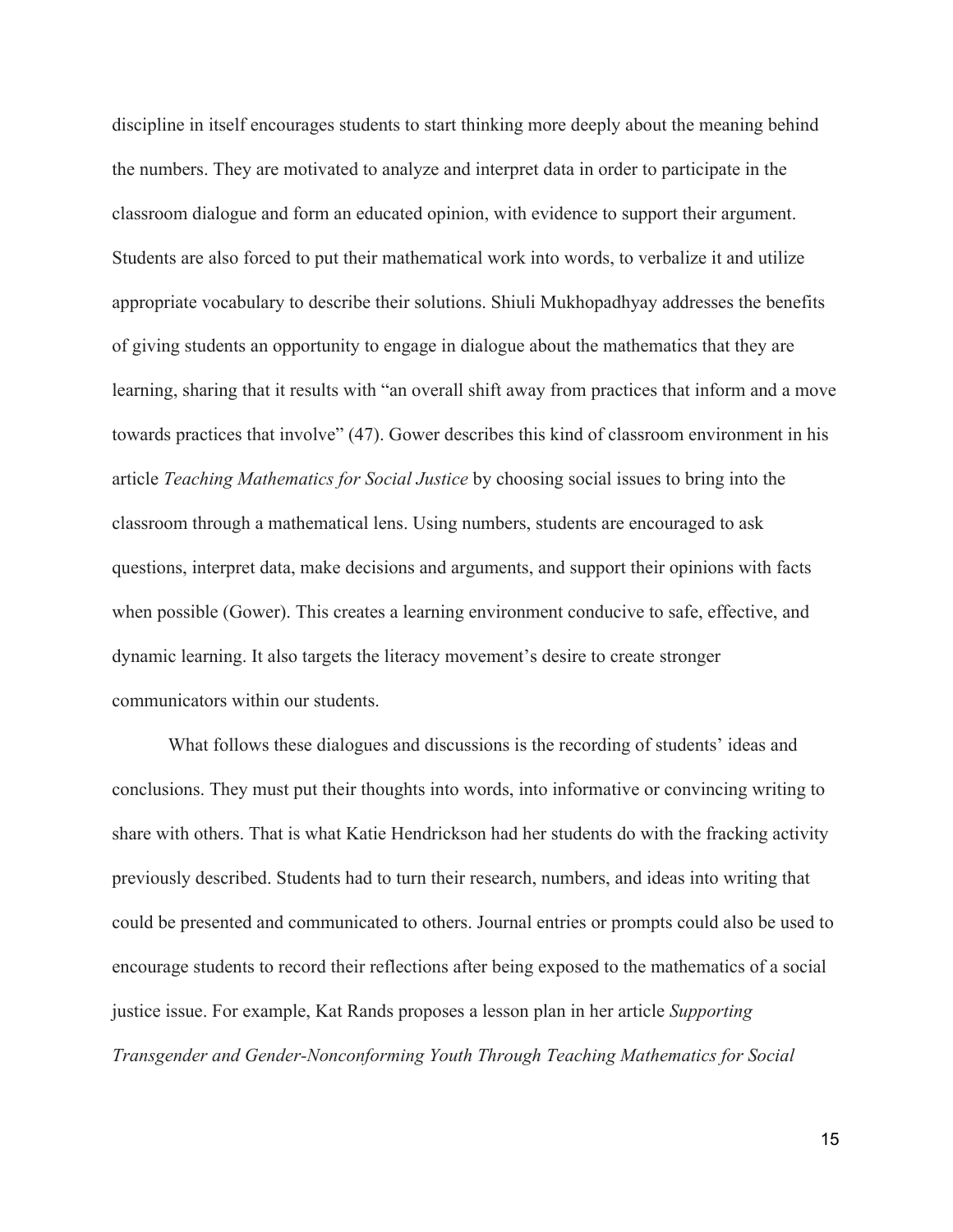*Justice* that offers a strong mathematical basis, a focus on an important social justice issue, and a great opportunity for students to enhance their literacy skills. Students are given the necessary background knowledge, and the chance to discuss what prior knowledge and experiences they are bringing to the topic. They are then exposed to data provided by the National School Climate Survey that they must interpret through a mathematical lens, discuss, analyze, and draw conclusions about. Having students complete a writing assignment about the data that they are analyzing would be an effective way to get them to use appropriate statistical vocabulary terms to discuss representative samples and sample sizes. All the while, they are getting exposed to the reality of life as a transgender student. Rands suggests ending the lesson with a push for action, such as the sharing of the information analyzed or collected from the student's particular school, a social media campaign, events that bring transgender issues to light such as speakers, workshops, etc. and more (115-119). Her proposal is a perfect example of how possible it is to challenge students with developing mathematical and literacy skills through the incorporation of social justice issues.

What Rands' article also reveals is that as technology has come to and continues to develop and grow in accessibility, literacy has also grown with the age to encompass digital literacy. There is an abundance of resources available to students with important and revealing data and information. Students are expected to leave school and enter the job field with a firm understanding of technology and the skill set needed to utilize it efficiently and effectively. The retrieval of information that is a common theme in Social Justice focused mathematics lesson plans encourages the use of a variety of resource types. Articles describing social justice issues and presenting data associated with the topic can be utilized. Visuals such as videos, images,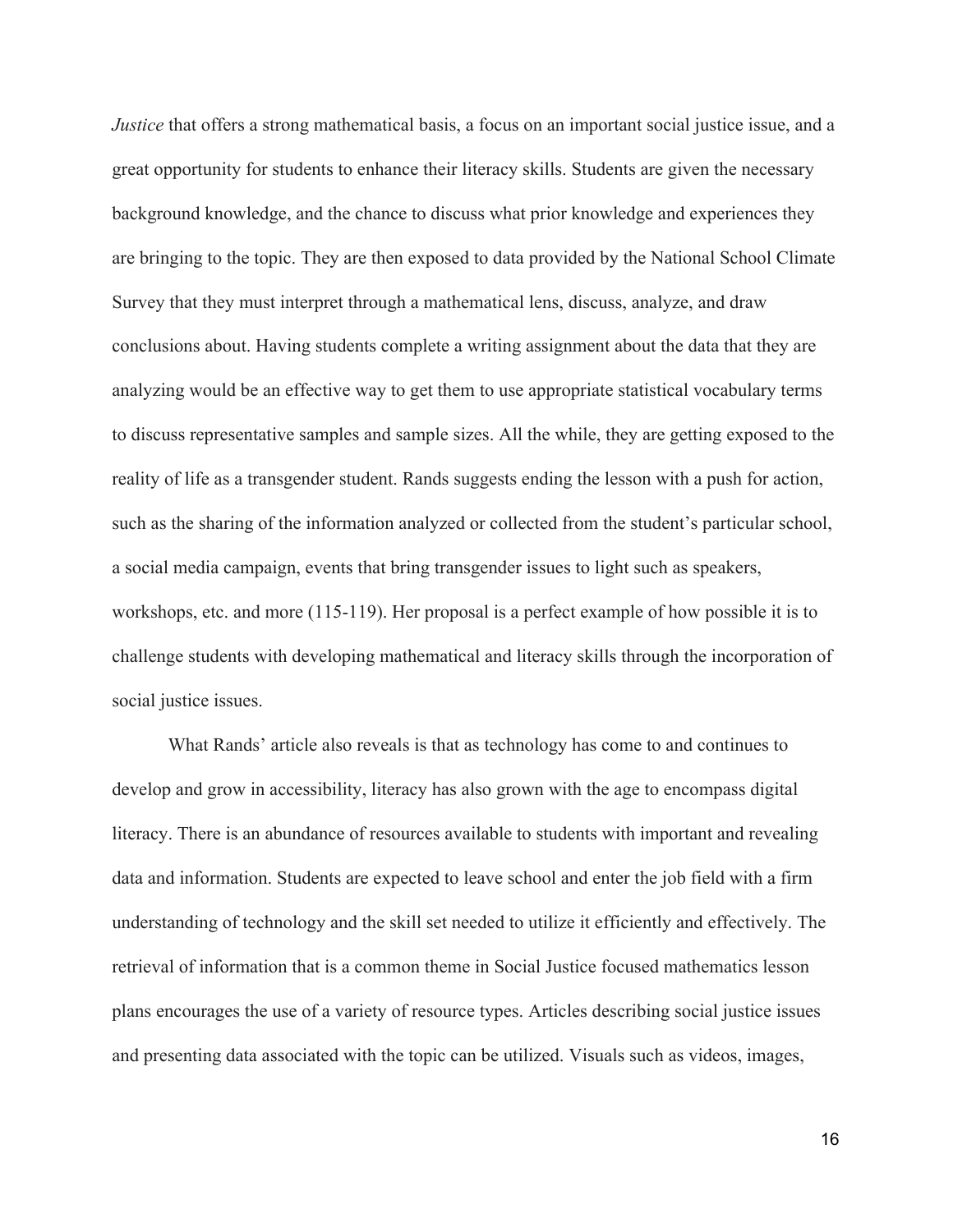graphs, tables, etc. can also be great resources to retrieve data from or to learn more about a social issue. Gower reported that he asked students to interpret data from graphs and tables to draw conclusions about certain social justice topics, such as the one previously noted about "water scarcity" in other countries (8). Hendrickson also addressed digital literacy by using such sources to provide her students with the necessary background information about fracking to actively engage in the forthcoming activity (367-369). In addition, there are numerous digital resources available at students' fingertips with information, data, statistics, etc. that highlight and reveal important facts about certain social justice issues, such as the survey data used by Rands in her proposal. Having students search for these sources strengthens their research skills and gives teachers opportunities to discuss reliable sources.

These lesson plans, ideas, and suggestions for the intertwining of mathematics, writing, and social justice issues show that it is feasible to target the various skills our students need to develop, within the same activities, assignments, and assessments. However, as would be expected with any new and upcoming movement, especially in the education field, there are always challenges that threaten to destroy the progress such innovative and creative social justice and mathematics advocators are working towards. For instance, various resources have identified one common problem: the need for substantial, effective, and integrated training for teachers to be able to effectively employ such instruction (Reagan; Garii & Appova). Targeting math and writing skills while also incorporating controversial issues into the classroom discussion is not an easy task. It requires extensive planning and mathematics teachers must be careful in making sure that the material is challenging enough in its technical applications. In other words, the math has to be there. Students must be strengthening their mathematics skills and reaching the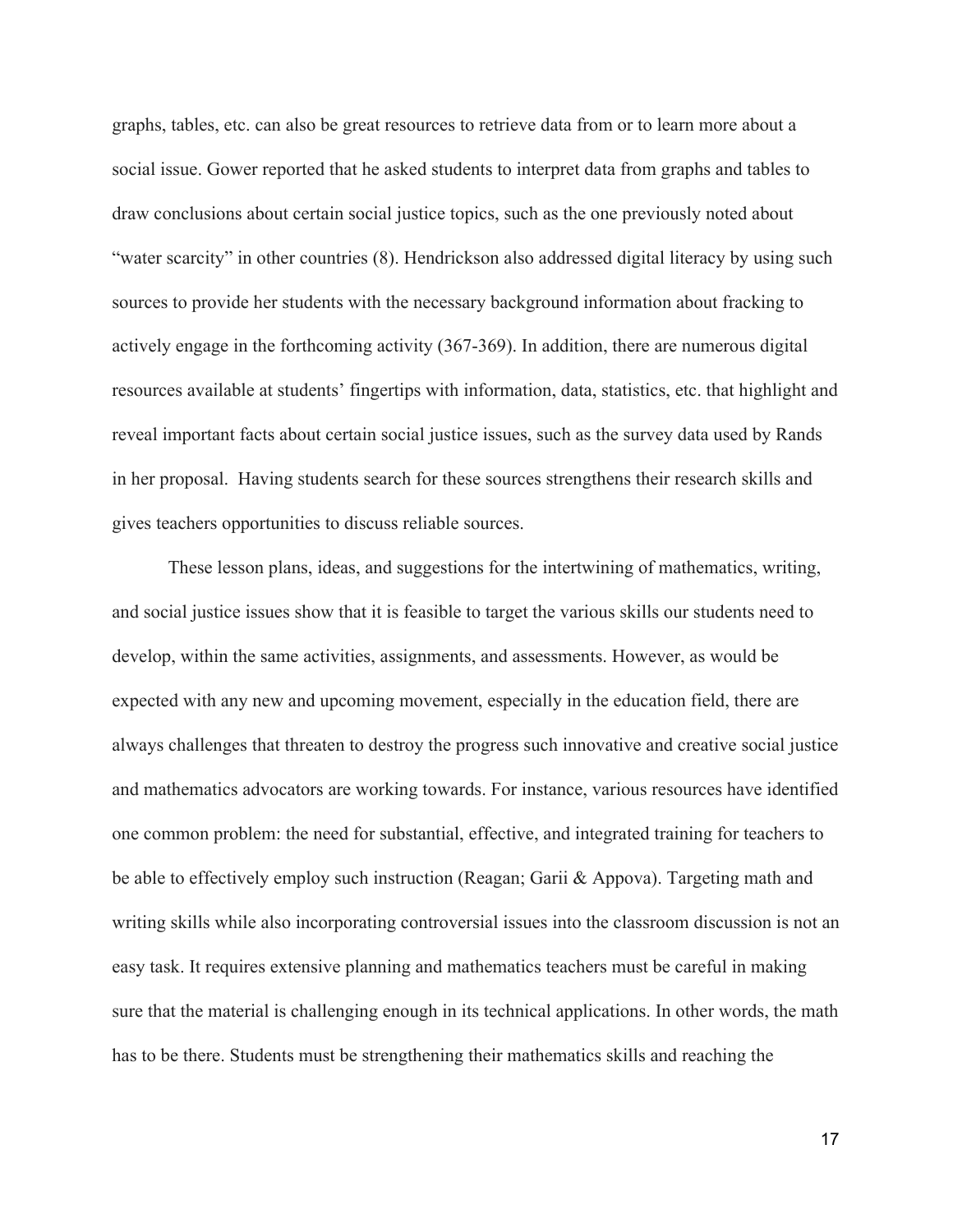benchmarks and standards set by their respective states, or the CCSS when applicable. Although this is a challenge, it is obvious from the nature of the lesson plan examples that have been published, shared, and utilized that it is not only possible, but creates a rich and effective learning experience for students.

Another challenge that has been proposed is that having to do with writing assignments in mathematics classrooms. Mathematics teachers are struggling to balance the grading between the mathematical work and the written explanations. Not having been trained to identify grammar, spelling, and structural errors, they often feel inept at correcting students' written work. However, seeing as the Common Core State Standards are requiring that writing be encouraged and assigned in all disciplines, this is a challenge that needs to be faced and overcome. Writing brings depth to the traditionally meaningless numbers students are used to working with in math classrooms. Miller summarizes it perfectly by saying, "The objective of writing in a content area is to focus students' thinking on a better understanding of the subject matter. Students who write in a content area often produce better written products with practice, but this result is an added benefit, not the primary objective" ("Writing to Learn" 519-520). Using math and writing to bring a social justice issue to light is an even more meaningful way to meet this growing need for increased writing opportunities in the math classroom.

Other challenges teachers may face are parents or guardians, supervisors, superintendents, co-workers, etc. who disapprove of the political climate that may ensue from the introduction of social issues into the classroom. They may claim that the classroom should remain a neutral place of learning and growing. However, the classroom could never be a neutral place. Each student comes with her/his own background, challenges, stories, etc. that have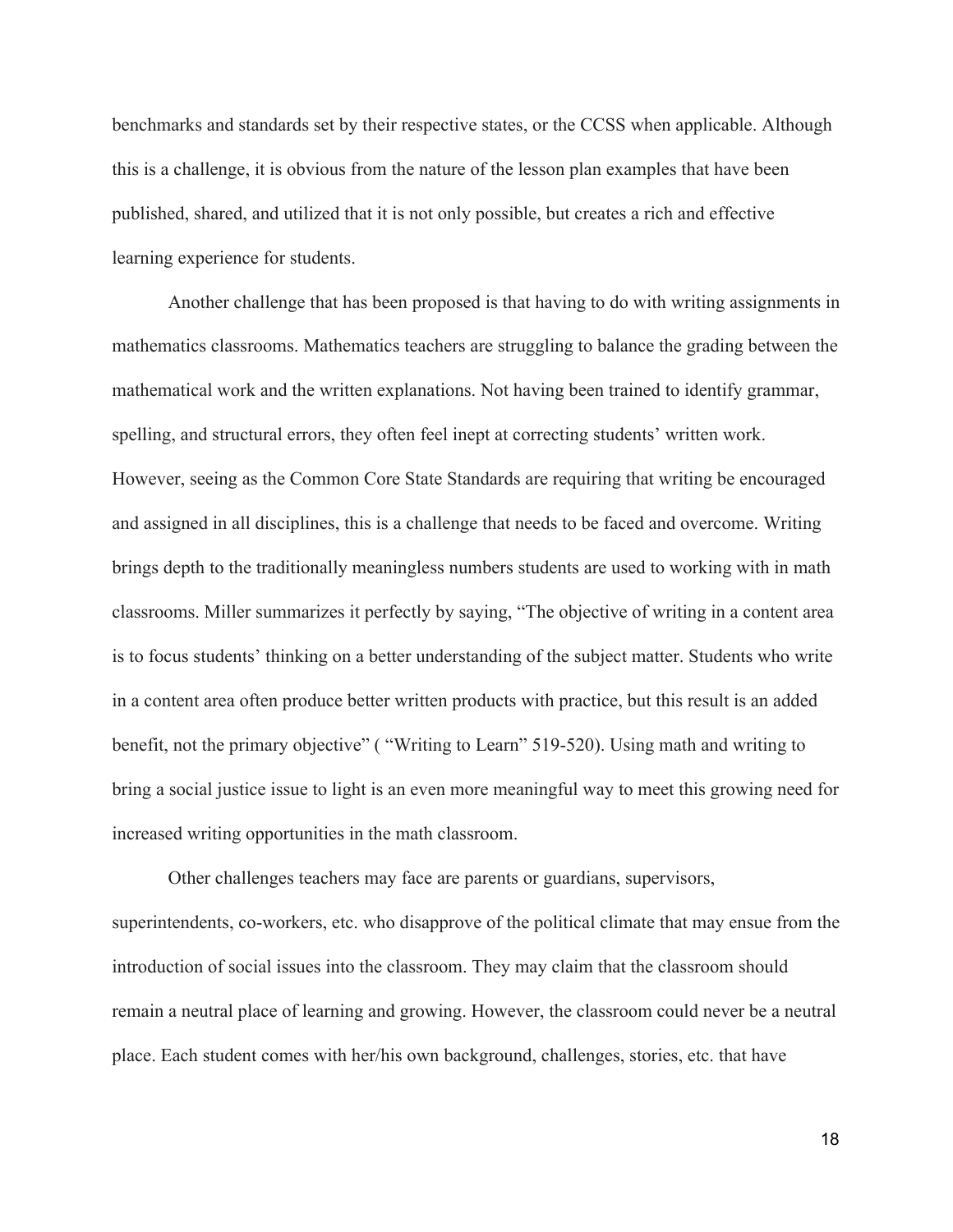contributed to their growth, and continues to affect their social, emotional, and economic status. Pretending that these differences do not exist will only lead to higher rates of intolerance, discrimination, prejudice, and ignorance. One of the overarching goals of educating our children through the U.S. school system is that they come out ready to engage in their communities as an educated and active member of society, willing to fight inequalities and support and fight for the things they believe in. Having this education happen in a mathematics classroom is an important way to show students that there are problems that must be discussed, acknowledged, and changed. Problems exist not only in "foreign lands," but within the walls of their schools, homes, communities and country. It is never too early to start forming opinions and fighting for what is right or important to the students.

As the age of literacy and social expectations and issues transform and develop, the dynamics of a mathematics classroom are also changing in response. The new Common Core State Standards expect mathematics educators to make the material more meaningful and more applicable and relevant to students' lives through math modeling, problem solving, and applications. They are also requiring that writing be made a more consistent part of math classrooms in a variety of manners in order to strengthen students' understanding of the material, as well as their ability to use vocabulary appropriately and effectively communicate ideas and conclusions. Social Justice based lesson plans and activities offer an innovative and effective way to reach both of these new expectations. Through interlacing social justice issues, writing, and mathematics, teachers can target multiple necessities: a need for students to be socially aware of issues existing in their communities and outside of them, a demand for stronger communication skills from students throughout all disciplines, and a call for a stronger and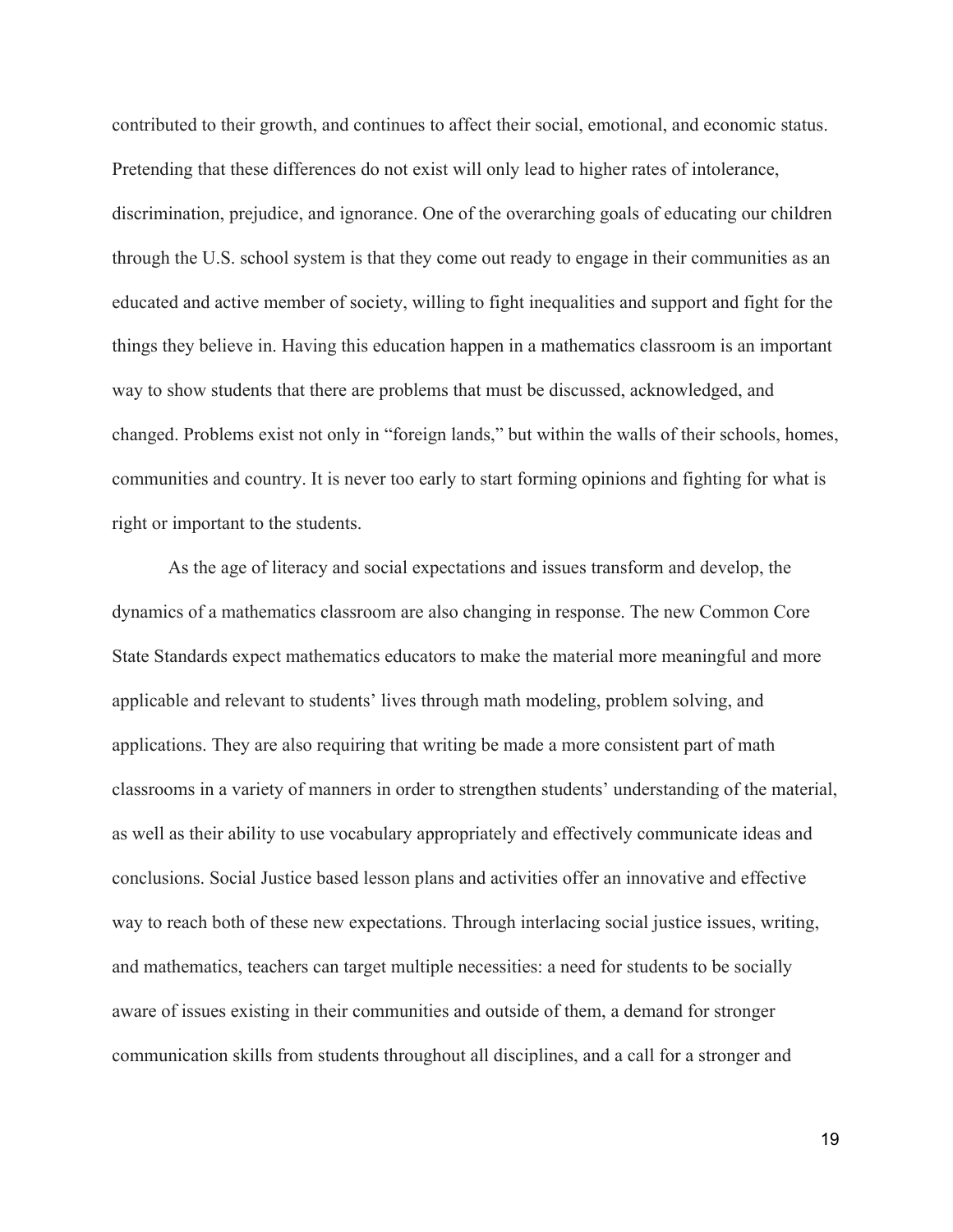deeper understanding of mathematics and its implications within the discipline and outside of it. As research continues to grow in the fields of Social Justice and math, and writing and math, the connection between the two will become more evident. Teachers will take advantage of the opportunities that combining math, writing, and social justice issues bring to their classrooms. Furthermore, and most importantly, students will benefit from such a model by fostering an appreciation for the depth and applicability of mathematics to important issues while also strengthening their literacy skills to meet twenty first century expectations and needs.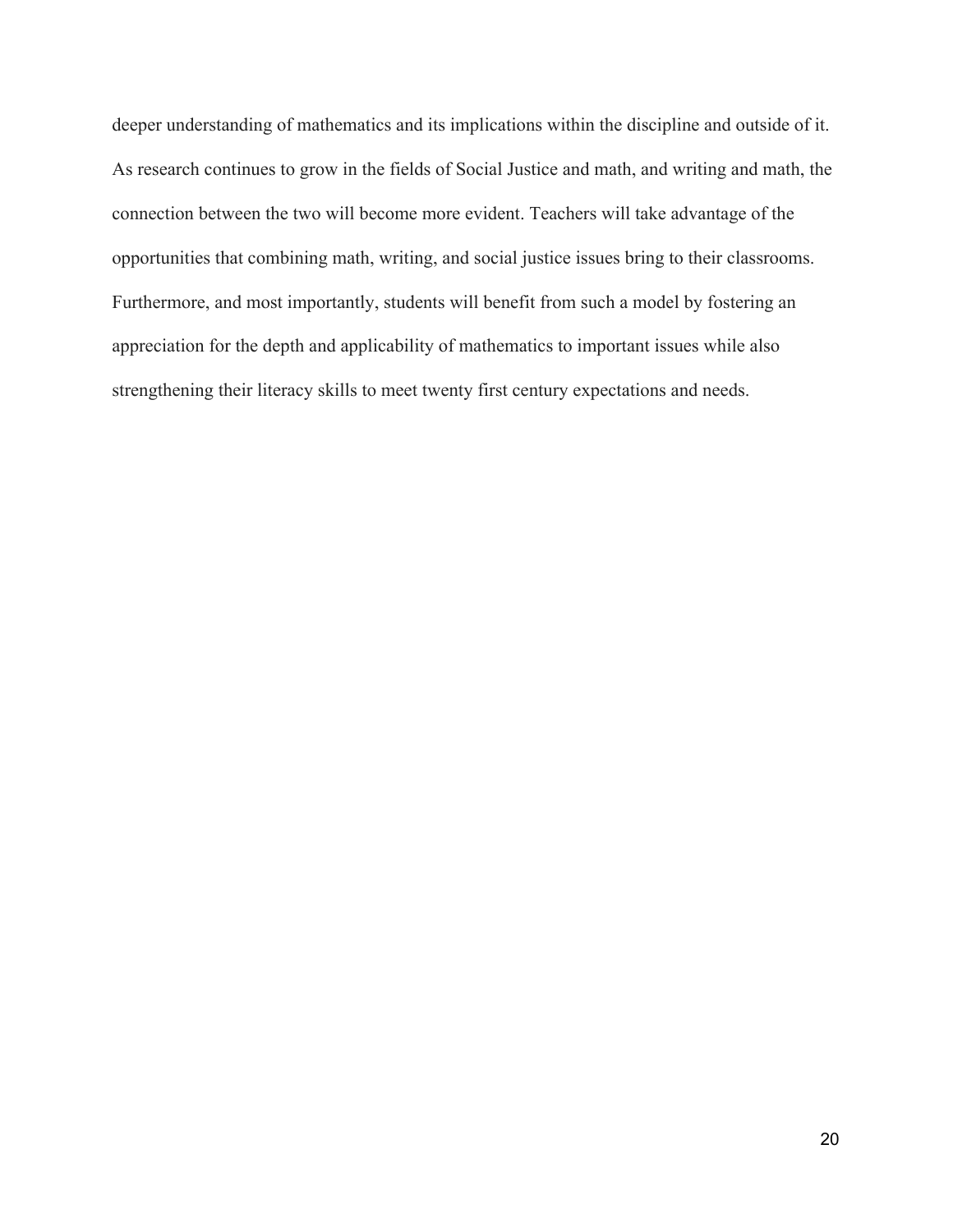**Social Justice & Writing Math Lesson Suggestion:** The Bystander Effect Model

#### **Introduction:**

The purpose of this assignment is to present and define the concept of the bystander effect and discuss it and its implications in the lives of students. Students will then use their graphing calculators to create exponential and linear models representing data from a Bystander Effect experiment. They will be required to use appropriate vocabulary terms to analyze, explain, and compare the models, with the goal of choosing the more appropriate and applicable model.

#### **Lesson Delivery:**

- ➢ **What do they know?** Teacher may choose to start the lesson with a gauging of what students know about the bystander effect. This can be done through a discussion or through a quick questionnaire or survey.
- ➢ **Introduce the Bystander Effect:** Teacher should introduce the concept of the bystander effect. This can be done by first describing a scenario where the bystander effect is taking place and asking students if they have experienced a situation like that, where they were either the bystander or a person seeking help. This can then lead into the defining of the bystander effect and a short discussion on possible reasons why it occurs (such as the diffusion of responsibility).
- ➢ **Brainstorm Opportunity**: Students should then be given an opportunity to brainstorm other scenarios where the bystander effect may take place. This includes experiences they have had or witnessed, as well as other situations they may come up with. They should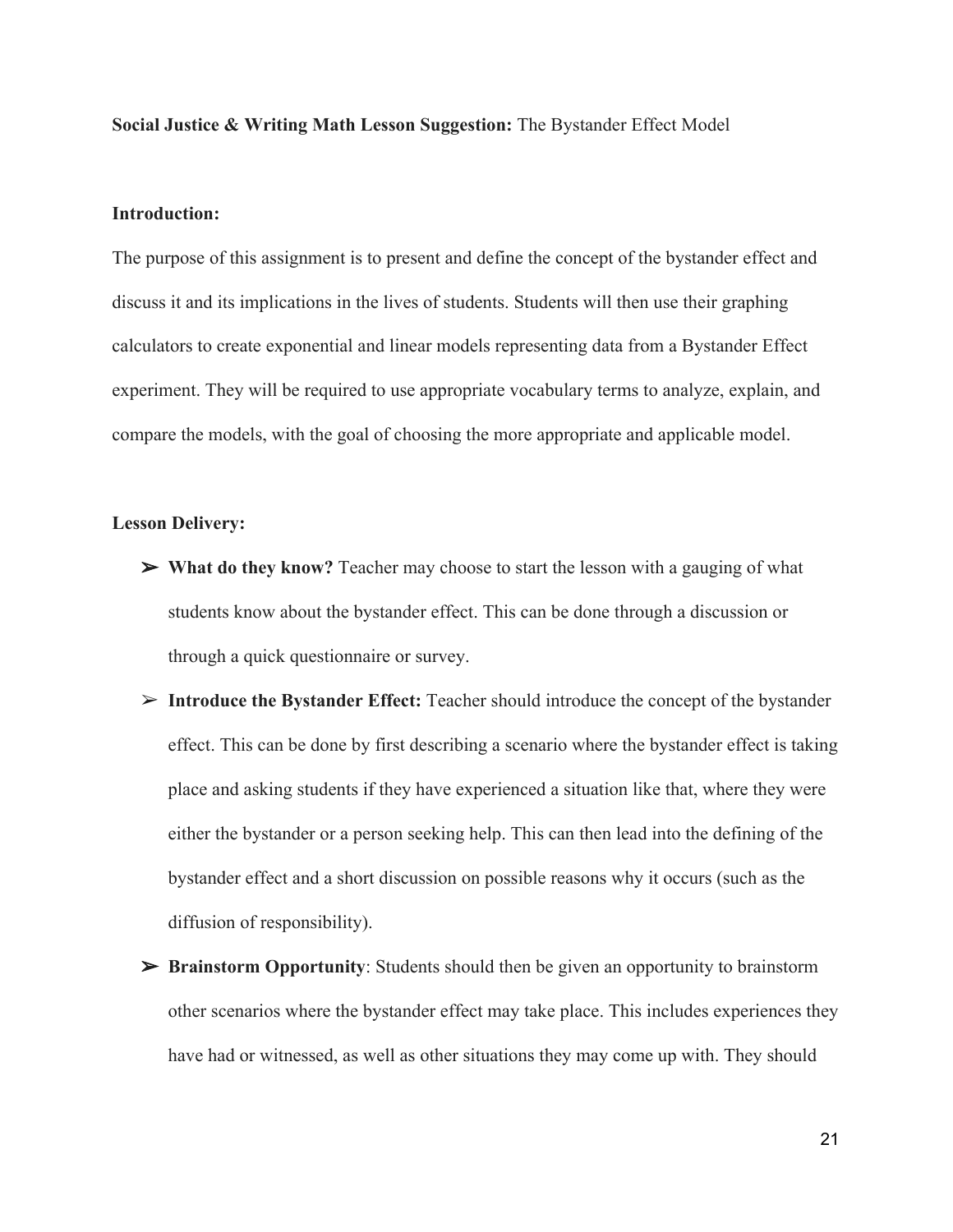also be asked to brainstorm reasons why bystanders do not act in certain situations. They can either brainstorm individually and take notes on their worksheets, brainstorm in pairs, or work in groups and put up ideas on the board/smartboard as best fits the situation. I prefer groups for an activity like this because it gives them a chance to bounce ideas off each other and get comfortable with sharing them. A couple questions that can be projected are:

- What are some examples of situations where the bystander effect might exist?
- Why might the bystander not act? How about specifically in a school setting?
- ➢ **Latane & Darley's Bystander Experiment:** Latane and Darley's experiment on the Bystander Effect, called "An Epileptic Seizure" should then be presented (93). Describe the experiment's goals, the participants involved, the situation created, and the results of the study. In this experiment, college students were invited to discuss their learning habits and struggles through the use of headphones. Thus, the students could only hear, not see, the other "participants," the number of which was controlled by the experimenters. A prerecording of a student having a seizure is played and the participant's reaction is observed, including whether or not they went to seek help and how long it took them to do so (Latane and Darley 94-97).
- ➢ **Use the data to create an exponential model:** Using the data from the experiment, students will input the *x* and *y*-values into their calculator as lists  $(2ND \rightarrow STAT)$ . *X*-values represent the number of people present in the situation, not including the participant and the student experiencing a seizure, and *Y*-values represent the percentage of people from each specific scenario that responded within a certain amount of time. The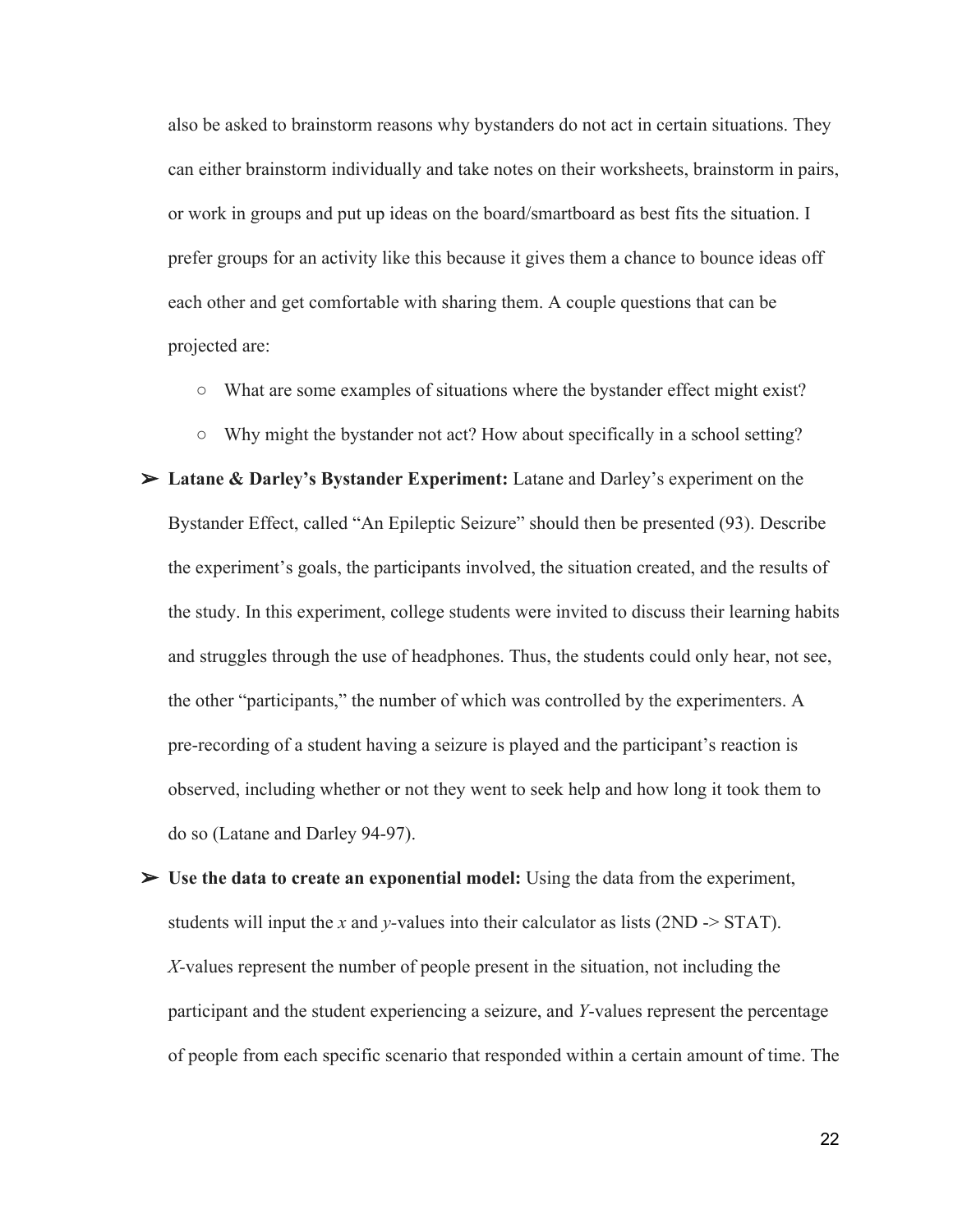data points used from the experiment were the following: (0, 85), (1, 65), and (4, 31). (Latane & Darley 97). So, for example, when the participant thought that there was one additional student listening to the seizure taking place, 65% of the participants sought help before the fit ended (about a 2-3 minute block of time). Students will then use their graphing calculators to to create an exponential regression model using the inputted data points (STAT > CALC > ExpReg). They should write the created equation down, graph it on their calculators, and sketch the model on their worksheets, making sure to label each axis.

- ➢ **Analyze exponential model:** Students should be asked to interpret this exponential function that they have created.
	- **○** What does it mean in terms of the bystander effect and the experiment? What kind of exponential function is it?
	- **○** What is the growth/decay factor?
	- **○** They must write their thoughts and answers on their worksheet.

Remind them that they should be writing in full sentences and using appropriate vocabulary terms, such as exponential decay, exponential growth, factors, *x*-values, *y*-values, function values, etc.

➢ **Use the data to create a linear model:** Using the already inputted data points, students will use their graphing calculators to create a linear regression model (STAT  $\geq$  CALC  $\geq$  $LinReg(ax+b)$ ). They should write the created equation down, graph it on their calculators, and sketch the model on their worksheets, making sure to label each axis.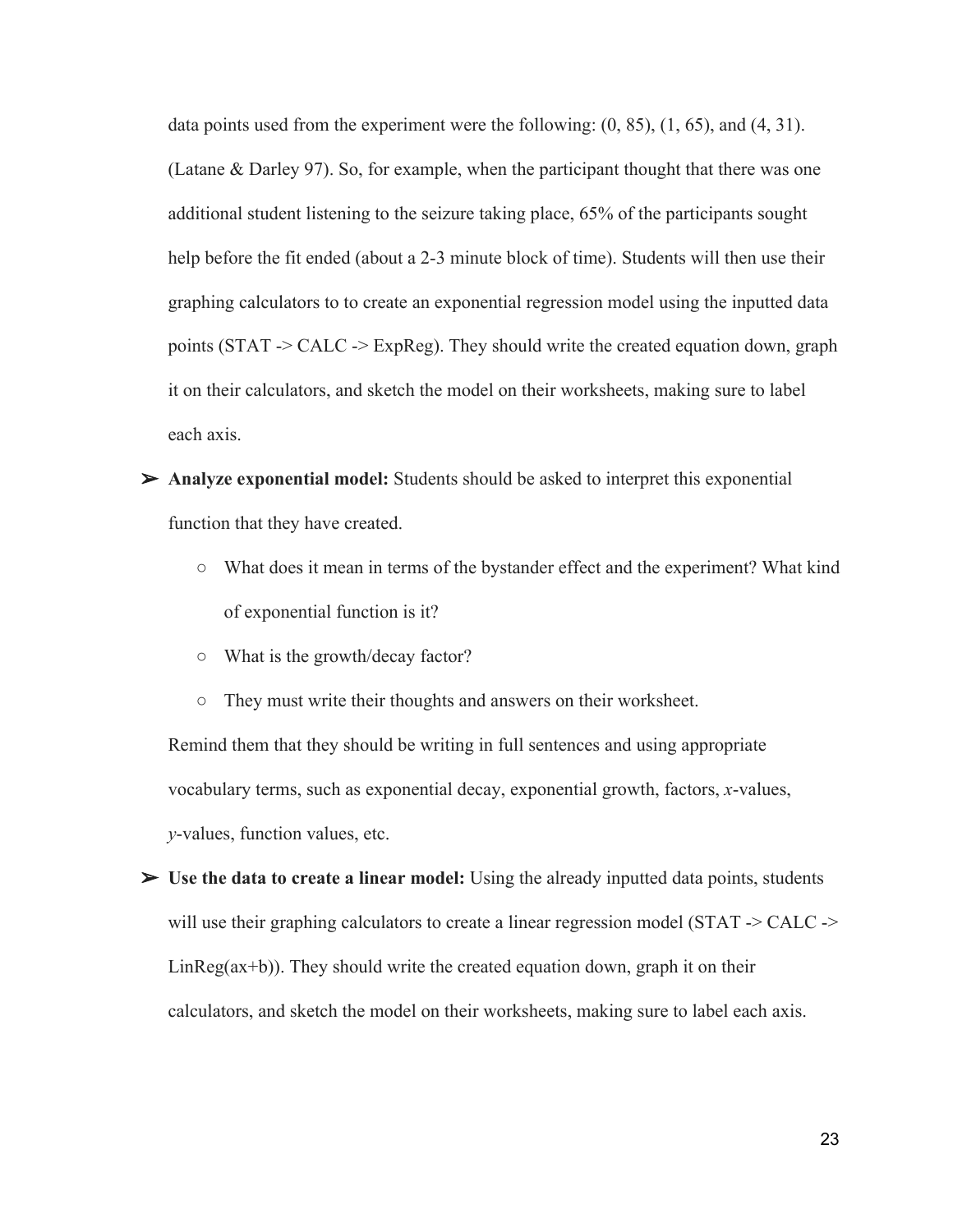- ➢ **Compare models:** Students should now compare both models. Which model is more appropriate in the context of the situation? (Students should use terms like domain, range, restrictions, etc. to compare and describe the models through complete sentences.)
- ➢ **Conclusion/ Reflection**: Students should be given a chance to reflect on the activity and the implications of math through the use of a social justice issue. The teacher may choose to give them some time to think about it and talk about it with classmates, but students should ultimately respond individually in writing to questions such as the following:
	- Had you heard of the bystander effect before today's class? If yes, what did you know about it? If no, what did you learn about the bystander effect today?
	- What is the significance of the math models we created today in terms of the bystander effect? What did they reveal?
	- Do you feel that this activity helped you better understand the material from the chapter that we have been studying? If yes, how?
	- Is there anything that could have been done differently or should be added to the activity? What did you like or dislike about it?

These questions will give students the opportunity to reflect on the day's lesson and what may or may not have made more sense through the activity. They can share their thoughts and opinions on the structure of the activity in itself, as well as any insights that it may have led them to in terms of exponential and linear models, calculator use, and the bystander effect. Teachers can then use the data collected to modify and enhance the activity as deemed appropriate from student responses.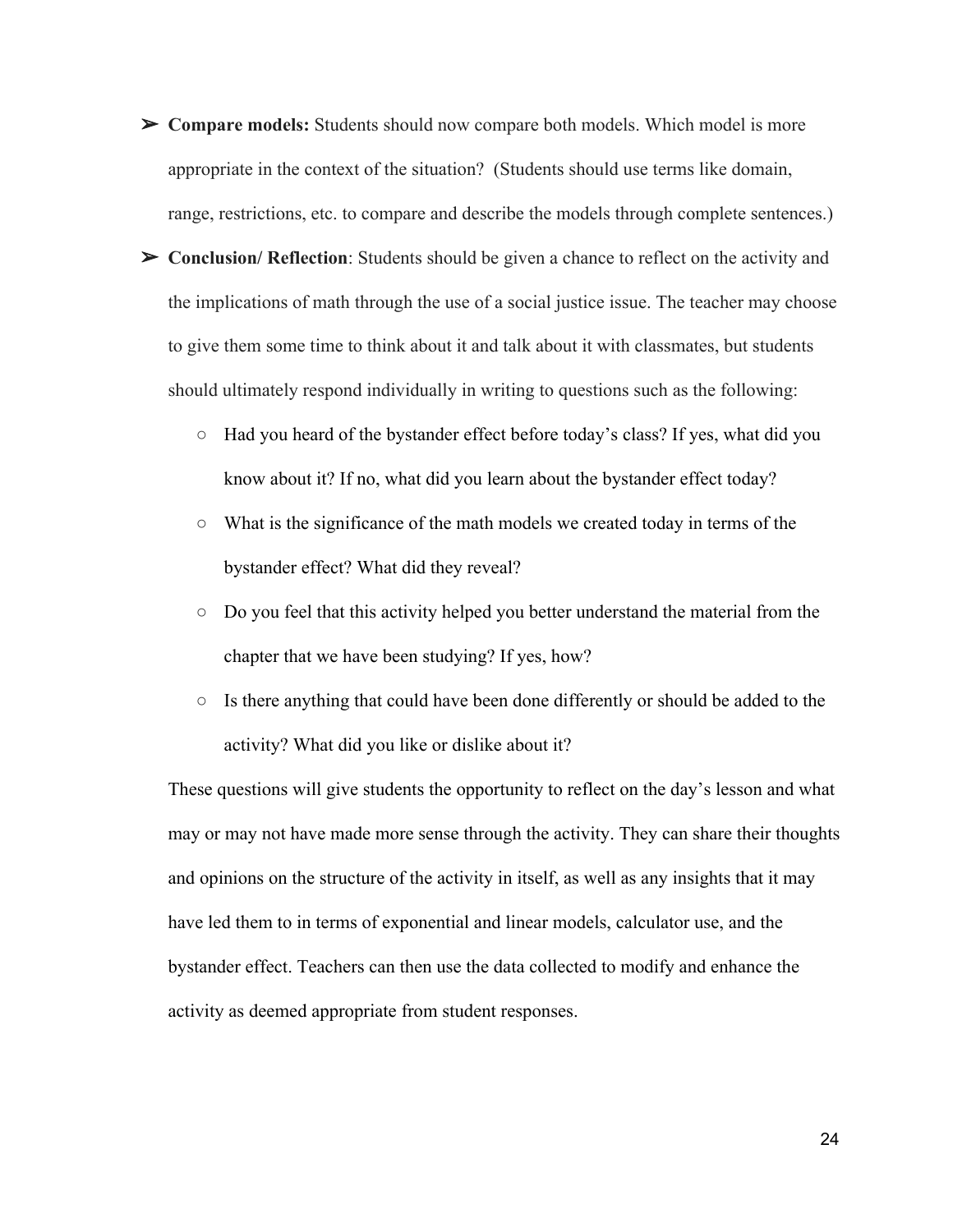#### **Possible Challenges:**

There are some aspects of this activity that may pose a challenge to the educators executing it. The following are just a few:

- $\triangleright$  What must be taken into account are students' past interactions and experiences with a graphing calculator. It is possible that they have never used one, or that they have never used one to input data and create models. It would be beneficial to the teacher to evaluate her/his students' level of comfort with the technology needed to complete the activity, before it takes places.
- $\triangleright$  Each class creates a unique dynamic that affects the way that students function and learn in the environment. Depending on this unique dynamic, students may not feel comfortable enough to discuss this topic with other students, especially if the bystander effect is something that they have had negative experiences with. Some students may be unwilling to participate in the brainstorming part of the activity. The lesson can be adjusted for this by having students focus on working through the activity individually and having the teacher suggest ideas instead.
- $\triangleright$  Some students may not be ready to discuss this social issue maturely and respectfully. They may take it very lightly and see it as an opportunity to make jokes and laugh about others' struggles. The teacher must be careful about and conscious of this kind of behavior and be sure to halt it immediately if it occurs in order to ensure that the learning environment remains safe and effective.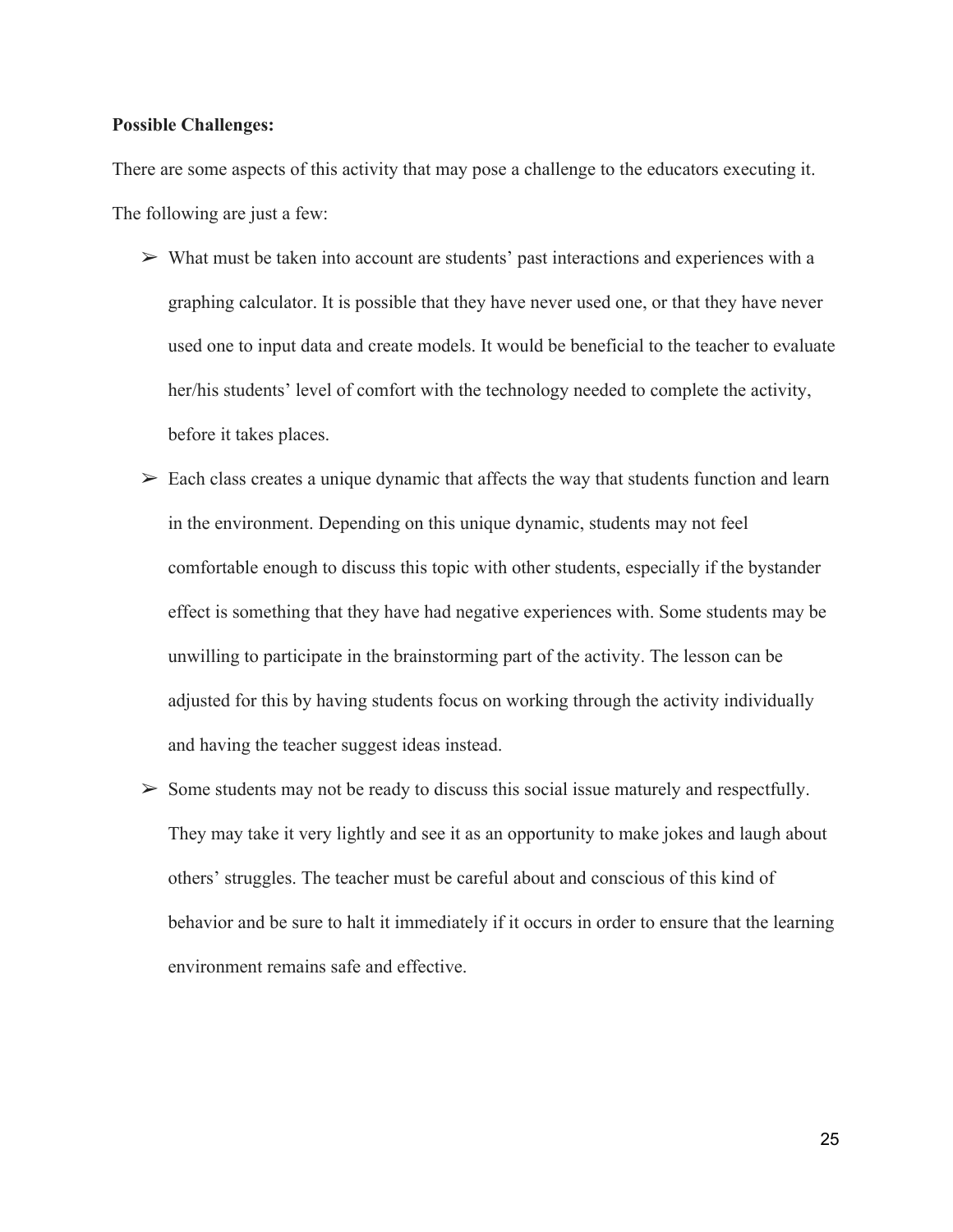### **Conclusion:**

This lesson plan infuses three important aspects: a social issue of the bystander effect, mathematical work with a graphing calculator, a data set, exponential models, and linear models, and written requirements that lead students to appropriate use of vocabulary to analyze and explain various pieces of the activity. Students are exposed to a social phenomenon that too often occurs in school settings, helping them to become more aware of their roles in different situations. In addition, their ability to create and analyze exponential models through the use of a graphing calculator strengthen their mathematical skills. Finally, their understanding of the math concepts is deepened and their ability to communicate their conclusions is enhanced by having to turn their thoughts into written explanations using appropriate and vital vocabulary terms.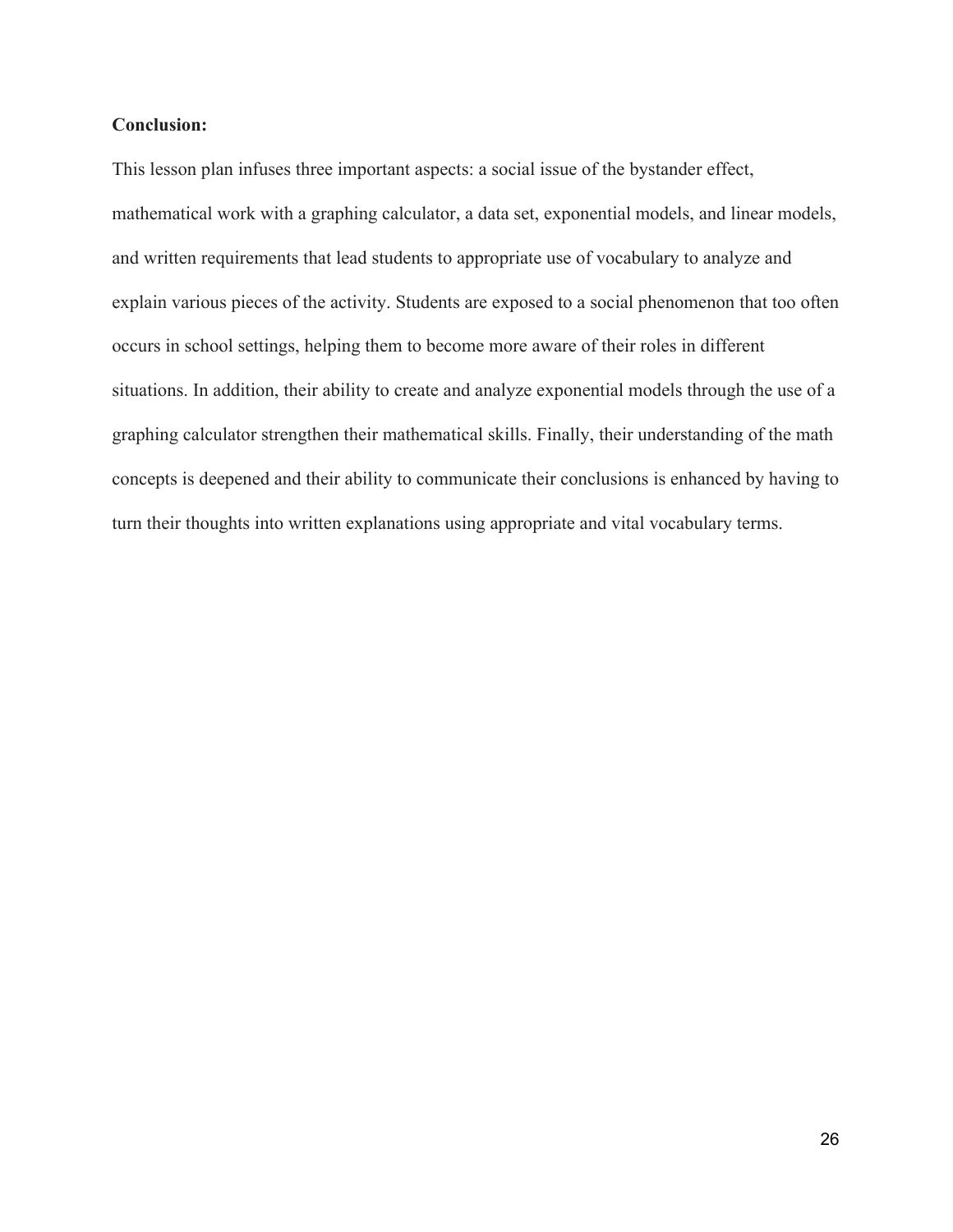#### Work Cited

- Bartell, Tonya Gau, and Thomas P. Carpenter. "The Three Rs of Social Justice: A Review of Reading and Writing the World with Mathematics: Toward a Pedagogy for Social Justice." *Journal for Research in Mathematics Education* 39.1 (2008): 95–99. *PsycINFO.* Web. 19 Apr. 2016.
- Baxter, Juliet A., John Woodward, and Deborah Olson. "Writing in Mathematics: An Alternative Form of Communication for Academically Low-Achieving Students." *Learning Disabilities Research and Practice* 20.2 (2005): 119135. *ERIC.* Web. 21 Apr. 2016
- Bicer, Ali, Robert M. Capraro, and Mary M. Capraro. "Integrating Writing into Mathematics Classrooms to Increase Students' Problem Solving Skills." *International Online Journal of Educational Sciences* 5.2 (2013): 361396. *Education Research Complete.* Web. 19 Apr. 2016.
- *Common Core State Standards.* National Governors Association Center for Best Practices, Council of Chief State School Officers, 2010. Washington D.C. Web. 12 Nov. 2015.
- Conference Board of the Mathematical Sciences (CBMS). *The Mathematical Education of Teachers II*. American Mathematical Society and Mathematical Association of America: Providence RI and Washington DC, 2012. Web. 12 Nov. 2015.
- Cunningham Moss, Latasha. "Argumentation Through Policy-Analysis: Designing Effective Standards-Based Mathematics for Social Justice Instruction." *Dissertation Abstracts International Section A* 75: 1140 (2015). *PsycINFO.* Web. 19 Apr. 2016.
- Daddona, Patricia. "Writing Across the K12 Curriculum." *District Administration* 49.2 (2013): 3334. *ERIC*. Web. 19 Apr. 2016.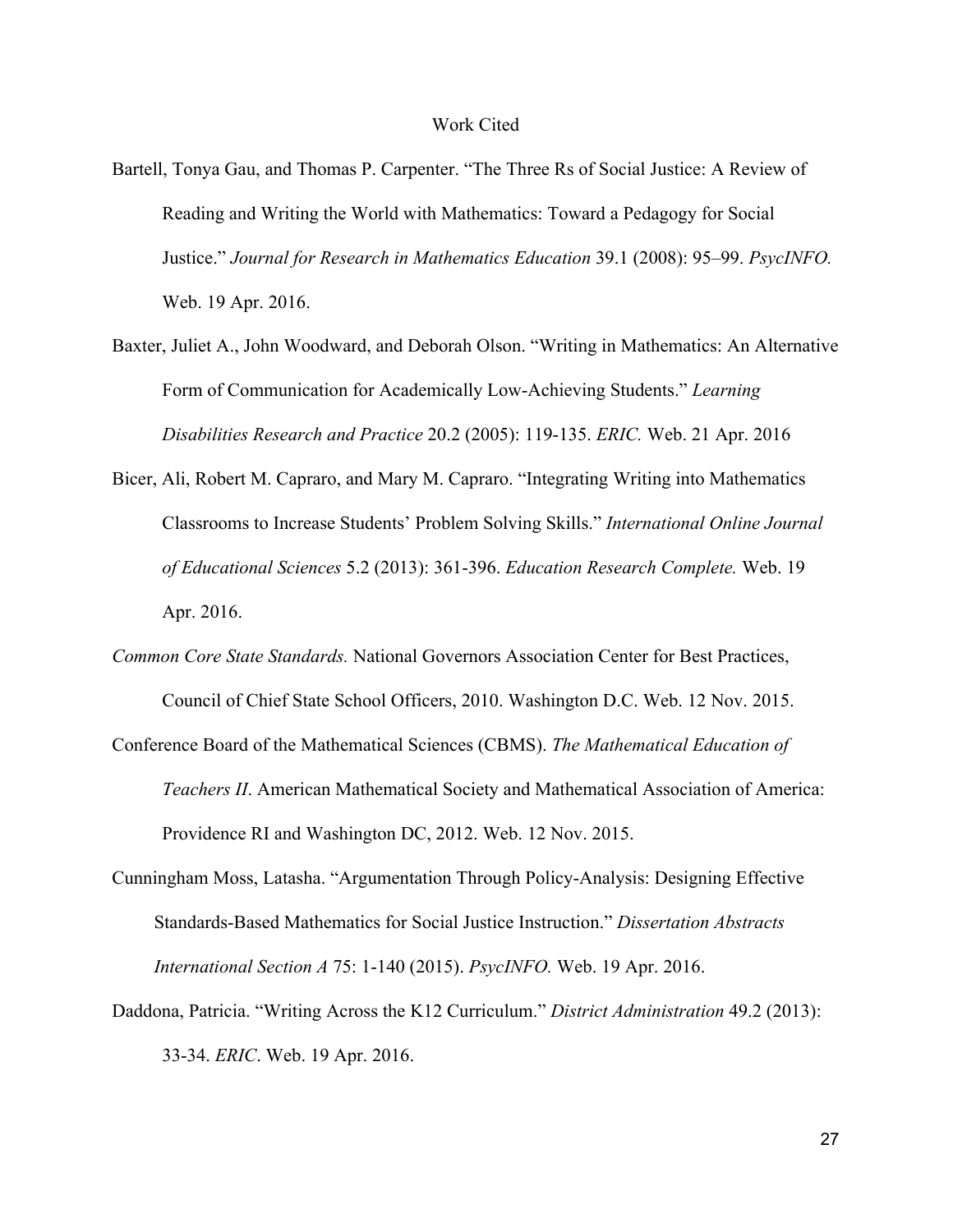Garii, Barbara, and Aina Appova. "Crossing the Great Divide: Teacher Candidates, Mathematics, and Social Justice." *Teaching and Teacher Education* 34 (2013): 198-213. *PsycINFO.* Web. 19 Apr. 2016.

- Gower, Benjamin S. "Teaching Mathematics for Social Justice." *Mathematics Teaching* 245 (2015): 69. *Academic Search Premier*. Web. 30 Oct. 2015.
- Gutstein, Eric, and Bob Peterson, eds. *Rethinking Mathematics: Teaching Social Justice by the Numbers.* Milwaukee, WI: Rethinking Schools, 2005. Print.
- Hanstedt, Paul. "Reforming General Education: Three Reasons to Make Writing Across the Curriculum Part of the Conversation." *Liberal Education* 98.4 (2012): 48-51. *ERIC*. Web. 19 Apr. 2016.
- Hendrickson, Katie A. "Fracking: Drilling into Math and Social Justice." *Mathematics Teaching in the Middle School* 20.6 (2015): 367–371. *ERIC*. Web. 30 Oct. 2015.
- Latane, Bibb, and John M. Darley. *The Unresponsive Bystander: Why Doesn't He Help?* New York: Meredith Corporation, 1970. Print.
- Leonard, Jacqueline. "Using U.S. Census Data to Teach Mathematics for Social Justice." *Middle School Journal* 42.1 (2010): 38–44. Web. 2 Nov. 2015.
- Miller, L. Diane. "Teacher Benefits from Using Impromptu Writing Prompts in Algebra Classes". *Journal for Research in Mathematics Education* 23.4 (1992): 329–340. *JSTOR.* Web. 19 Apr. 2016.
- Miller, L. Diane. "Writing to Learn Mathematics". *The Mathematics Teacher* 84.7 (1991): 516–521. *JSTOR.* Web. 19 Apr. 2016.